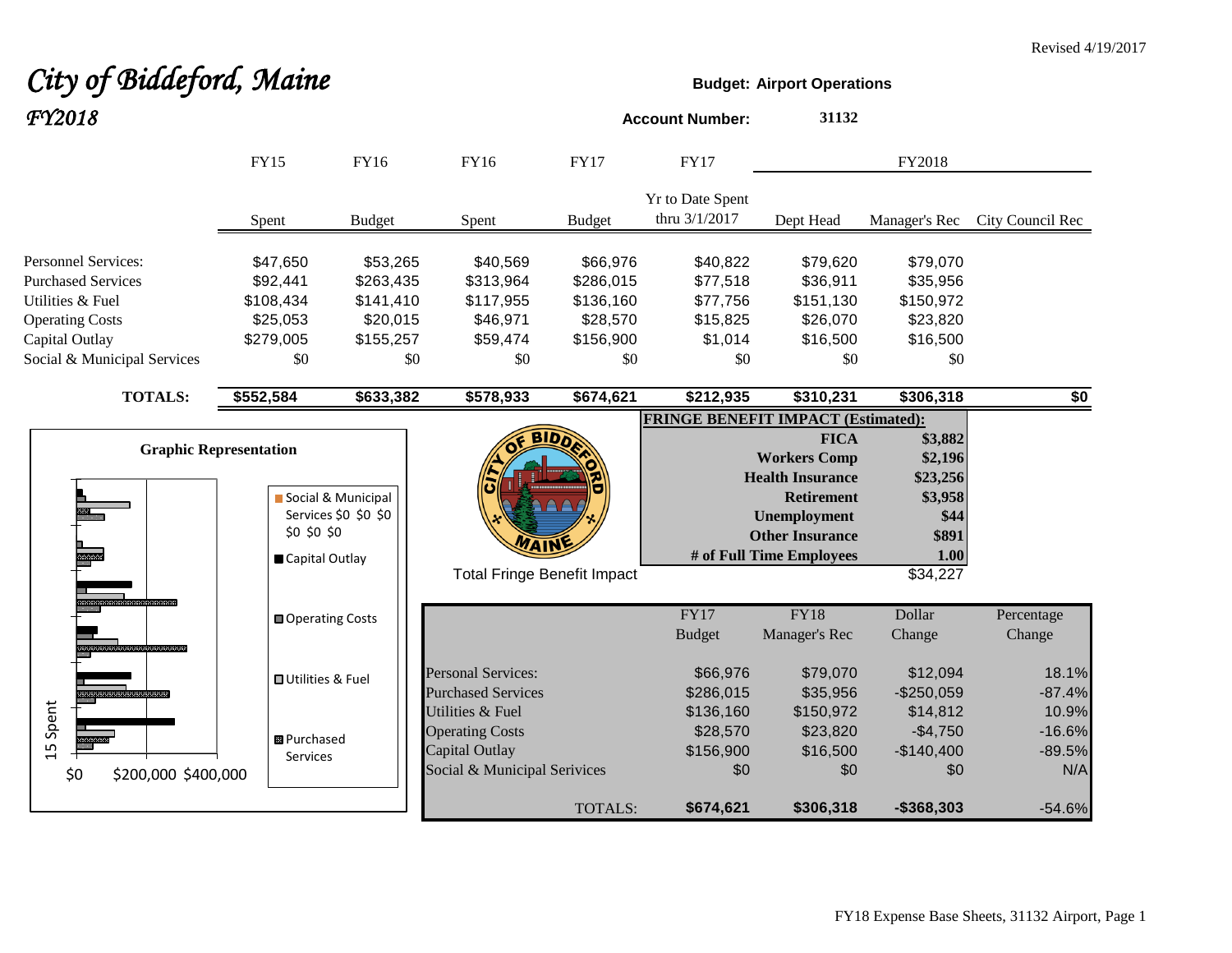# FY2018 Personnel Services

| Account       |                                     | <b>FY15</b> | FY16          | FY16      | <b>FY17</b>   | <b>FY17</b>             | FY2018    |           |
|---------------|-------------------------------------|-------------|---------------|-----------|---------------|-------------------------|-----------|-----------|
| Number        | Description                         | Spent       | <b>Budget</b> | Spent     | <b>Budget</b> | <b>Yr to Date Spent</b> | Dept Head | Mgr's Rec |
|               |                                     |             |               |           |               |                         |           |           |
|               | 60101 Dept Manager Salary Exp       | \$32,518    | \$36,345      | \$9,112   | \$36,587      | \$23,082                | \$41,643  | \$41,643  |
|               | 60105 F-T Employee Wage Exp         | \$0         | \$0           | \$19,848  | \$0           | \$0                     | \$0       | \$0       |
|               | 60106 P-T Employee Wage Exp         | \$2,568     | \$2,000       | \$1,226   | \$2,500       | \$1,134                 | \$2,800   | \$2,800   |
|               | 60111 Overtime Wage Expense         | \$1,449     | \$2,043       | \$864     | \$2,055       | \$1,043                 | \$2,340   | \$2,340   |
|               | 60129 Insurance Buyout Pay          | \$0         | \$0           | \$500     | \$0           | \$0                     | \$0       | \$0       |
|               | 60201 FICA/Medicare-ER Share Exp    | \$2,816     | \$3,237       | \$2,413   | \$3,486       | \$1,756                 | \$3,882   | \$3,882   |
|               | 60203 457 Plan-Employer Share Exp   | \$1,698     | \$1,920       | \$1,230   | \$2,437       | \$1,294                 | \$3,958   | \$3,958   |
|               | 60210 HPHC Ins Employer Share Exp   | \$6,521     | \$7,611       | \$4,796   | \$18,170      | \$12,295                | \$23,256  | \$23,256  |
|               | 60212 S-T Disability ER Share Exp   | \$78        | \$109         | \$21      | \$111         | \$1                     | \$111     | \$111     |
|               | 60216 Delta Dental ER Share         | \$0         | \$0           | \$0       | \$0           | \$0                     | \$0       | \$0       |
|               | 60217 RHSA Plan ER Share            | \$0         | \$0           | \$0       | \$780         | \$9                     | \$780     | \$780     |
|               | 60230 Clothing/Uniforms Expense     | \$0         | \$0           | \$99      | \$350         | \$121                   | \$350     | \$150     |
|               | 60252 Travel/Mileage Expense        | \$0         | \$0           | \$461     | \$500         | \$86                    | \$500     | \$150     |
| <b>Totals</b> |                                     | \$47,650    | \$53,265      | \$40,569  | \$66,976      | \$40,822                | \$79,620  | \$79,070  |
|               | <b>FY2018 Purchased Services</b>    |             |               |           |               |                         |           |           |
| Account       |                                     | <b>FY15</b> | FY16          | FY16      | <b>FY17</b>   | <b>FY17</b>             | FY2018    |           |
| Number        | Description                         | Spent       | <b>Budget</b> | Spent     | <b>Budget</b> | Yr to Date Spent        | Dept Head | Mgr's Rec |
|               | 60306 Other Prof/Consult Srvs Exp   | \$80,515    | \$250,000     | \$301,678 | \$273,500     | \$71,710                | \$22,000  | \$22,000  |
|               | 60310 Service Contracts Expense     | \$1,383     | \$1,500       | \$2,832   | \$1,500       | \$434                   | \$1,500   | \$1,500   |
|               | 60320 Advertising                   | \$936       | \$1,000       | \$0       | \$1,000       | \$708                   | \$2,500   | \$1,500   |
|               | 60331 Land/Building Lease Expense   | \$3,000     | \$3,000       | \$3,000   | \$3,000       | \$2,000                 | \$3,000   | \$3,000   |
|               | 60370 Workers Comp Insurance Exp    | \$1,759     | \$2,435       | \$1,498   | \$1,500       | \$1,165                 | \$2,196   | \$2,196   |
|               | 60371 General Insurance Expense     | \$3,498     | \$4,000       | \$3,498   | \$4,000       | \$0                     | \$4,200   | \$4,200   |
|               | 60373 Building/Boiler Insurance Exp | \$1,350     | \$1,500       | \$1,458   | \$1,515       | \$1,502                 | \$1,515   | \$1,560   |
| <b>Totals</b> |                                     | \$92,441    | \$263,435     | \$313,964 | \$286,015     | \$77,518                | \$36,911  | \$35,956  |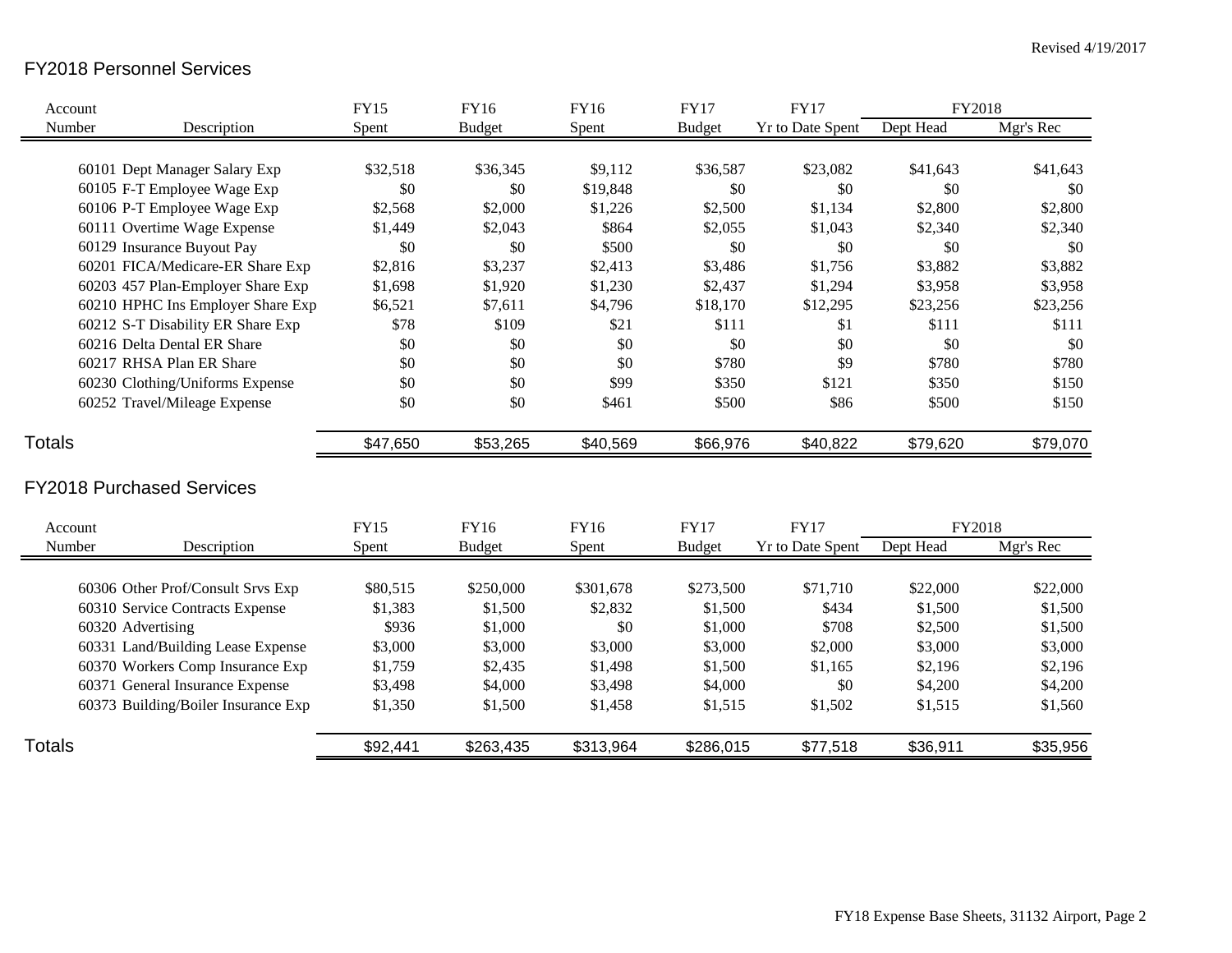## FY2018 Utilities & Fuel

| Account       |                                     | <b>FY15</b> | <b>FY16</b>   | FY16      | <b>FY17</b>   | <b>FY17</b>      | FY2018    |           |
|---------------|-------------------------------------|-------------|---------------|-----------|---------------|------------------|-----------|-----------|
| Number        | Description                         | Spent       | <b>Budget</b> | Spent     | <b>Budget</b> | Yr to Date Spent | Dept Head | Mgr's Rec |
|               |                                     |             |               |           |               |                  |           |           |
|               | 60400 Electricity Expense           | \$2,488     | \$3,210       | \$2,893   | \$4,000       | \$1,720          | \$3,000   | \$3,000   |
|               | 60401 Water Expense                 | \$134       | \$200         | \$151     | \$150         | \$83             | \$180     | \$182     |
|               | 60402 Phone/Celular/Paging Exp      | \$2,280     | \$2,000       | \$2,509   | \$2,600       | \$1,678          | \$2,600   | \$2,640   |
|               | 60404 Sewer User Fee Expense        | \$392       | \$500         | \$321     | \$350         | \$172            | \$350     | \$350     |
|               | 60405 Heating Fuel Expense          | \$7,137     | \$4,000       | \$2,783   | \$2,560       | \$3,204          | \$3,500   | \$3,500   |
|               | 60410 Diesel Fuel Expense           | \$1,704     | \$1,500       | \$634     | \$1,500       | \$485            | \$1,500   | \$1,300   |
|               | 60411 Gasoline Expense              | \$94,300    | \$130,000     | \$108,665 | \$125,000     | \$70,415         | \$140,000 | \$140,000 |
| <b>Totals</b> |                                     | \$108,434   | \$141,410     | \$117,955 | \$136,160     | \$77,756         | \$151,130 | \$150,972 |
|               | <b>FY2018 Other Operating Costs</b> |             |               |           |               |                  |           |           |
| Account       |                                     | <b>FY15</b> | <b>FY16</b>   | FY16      | <b>FY17</b>   | <b>FY17</b>      | FY2018    |           |
| Number        | Description                         | Spent       | <b>Budget</b> | Spent     |               | Yr to Date Spent | Dept Head | Mgr's Rec |
|               |                                     |             |               |           | <b>Budget</b> |                  |           |           |
|               | 60450 Building Repair/Maint Exp     | \$6,378     | \$5,000       | \$33,005  | \$5,000       | \$3,477          | \$5,650   | \$5,000   |
|               | 60452 Operating Equip Repair Exp    | \$304       | \$750         | \$339     | \$750         | \$0              | \$750     | \$750     |
|               | 60453 Vehicle Repair/Tires/Oil Exp  | \$2,792     | \$2,000       | \$3,681   | \$3,000       | \$1,950          | \$3,000   | \$3,200   |
|               | 60454 Grounds Maint/Improve Exp     | \$6,472     | \$5,000       | \$715     | \$5,000       | \$1,027          | \$5,000   | \$4,000   |
|               | 60500 Admin/Office Supp/Eqt Non-Ca  | \$295       | \$500         | \$1,430   | \$2,200       | \$572            | \$2,000   | \$1,450   |
|               | 60501 Operating Supp/Eqt Non-Cap    | \$2,233     | \$1,000       | \$1,435   | \$1,250       | \$2,744          | \$1,500   | \$1,500   |
|               | 60754 Lease Principal Expense       | \$4,670     | \$4,138       | \$4,138   | \$4,265       | \$4,274          | \$4,396   | \$4,396   |
|               | 60755 Lease Interest Expense        | \$0         | \$532         | \$532     | \$405         | \$396            | \$274     | \$274     |
|               | 60797 Miscellaneous Expense         | \$710       | (\$105)       | \$496     | \$500         | \$184            | \$500     | \$250     |
|               | 60799 Transfer Out to Other Funds   | \$1,200     | \$1,200       | \$1,200   | \$6,200       | \$1,200          | \$3,000   | \$3,000   |
|               |                                     |             |               |           |               |                  |           |           |
| <b>Totals</b> |                                     | \$25,053    | \$20,015      | \$46,971  | \$28,570      | \$15,825         | \$26,070  | \$23,820  |
|               | FY2018 Capital Outlay               |             |               |           |               |                  |           |           |
| Account       |                                     | <b>FY15</b> | <b>FY16</b>   | FY16      | <b>FY17</b>   | <b>FY17</b>      | FY2018    |           |
| Number        | Description                         | Spent       | <b>Budget</b> | Spent     | <b>Budget</b> | Yr to Date Spent | Dept Head | Mgr's Rec |
|               |                                     |             |               |           |               |                  |           |           |
|               | 60600 Land Purchase/Improve Cap     | \$0         | \$125,000     | \$52,800  | \$125,000     | \$0              | \$0       | \$0       |
|               | 60601 Building Construc/Repair Cap  | \$279,005   | \$30,257      | \$6,674   | \$31,900      | \$1,014          | \$0       | \$0       |
|               | 60603 Vehicle Purchase Capital      | \$0         | \$0           | \$0       | \$0           | \$0              | \$16,500  | \$16,500  |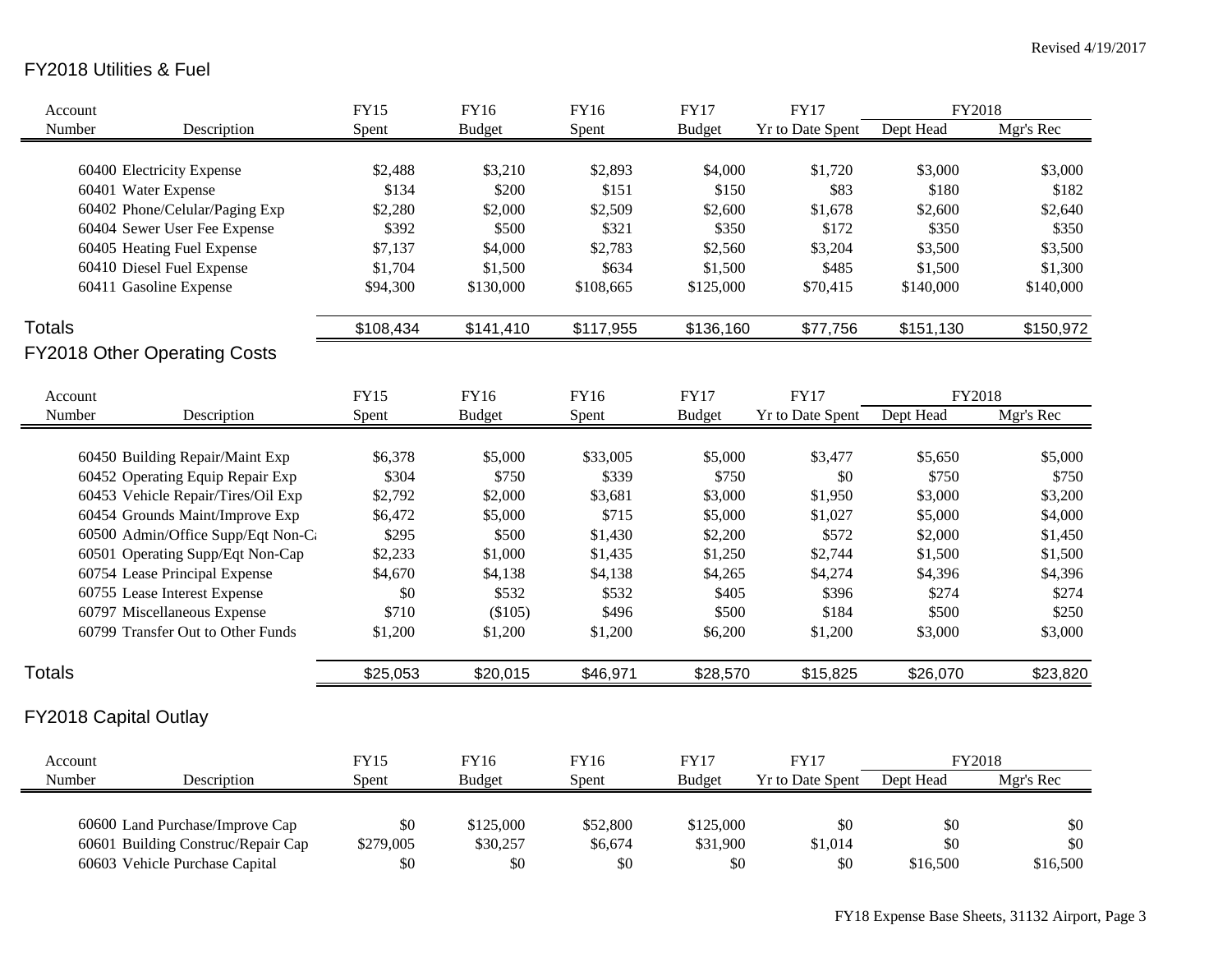|               |               |                  |                      |           |        |          | /2017<br>10.7<br>Revised 4/ |
|---------------|---------------|------------------|----------------------|-----------|--------|----------|-----------------------------|
| <b>Totals</b> | 79,005<br>חדר | 155,257<br>കിറ്റ | \$59<br>474<br>৺৺৺ শ | \$156,900 | 1,014ھ | \$16,500 | \$16,500                    |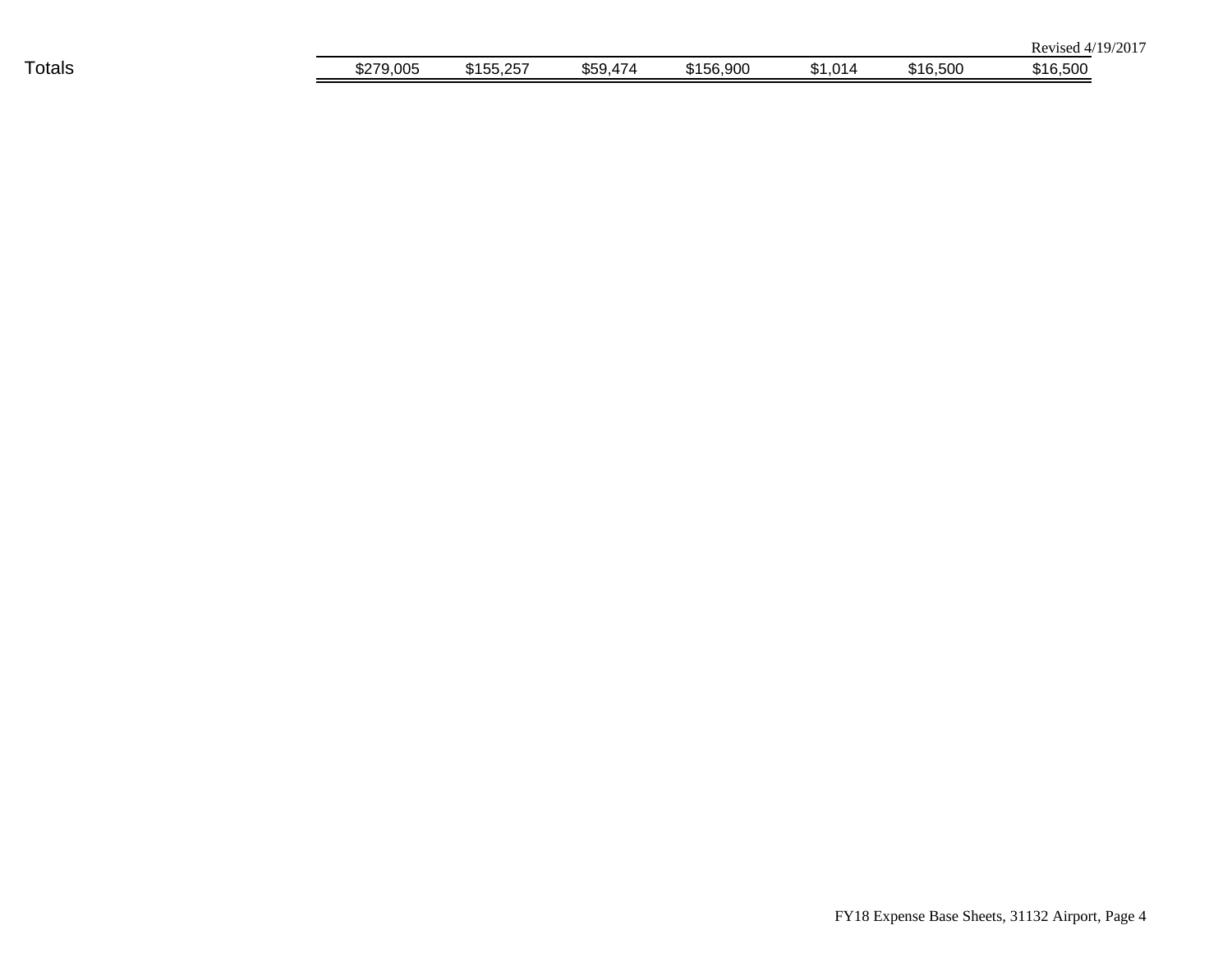#### DEPARTMENT PERSONAL SERVICES BUDGET WORKSHEET Fiscal Year 2018 BUDGET

| DEPARTMENT:                                        | 31132 | <b>Airport Operations</b> |                                                     |                  |                                   |                           |                                                            |
|----------------------------------------------------|-------|---------------------------|-----------------------------------------------------|------------------|-----------------------------------|---------------------------|------------------------------------------------------------|
| <b>CLASSIFICATION</b>                              | RANGE | <b>POSITION</b>           | <b>YEAREND</b><br><b>ANNUALIZED</b><br><b>TOTAL</b> | <b>REQUESTED</b> | <b>CITY MANAGER</b><br>RECOMMEND. | <b>COUNCIL</b><br>APPROP. | <b>NAME</b>                                                |
| <b>Airport FBO</b><br>Snow Plowing<br>Snow Plowing |       |                           | 35,963<br>2,800                                     | 41,643<br>2,800  | 41,643<br>2,800                   |                           | <b>KRISTOPHER REYNOLDS</b><br>Steven Welch<br>Ronald Maier |
| TOTAL BUDGETED POSITIONS                           |       | 2                         | 38,763.20                                           | 44,442.55        | 44,442.55                         |                           | 0                                                          |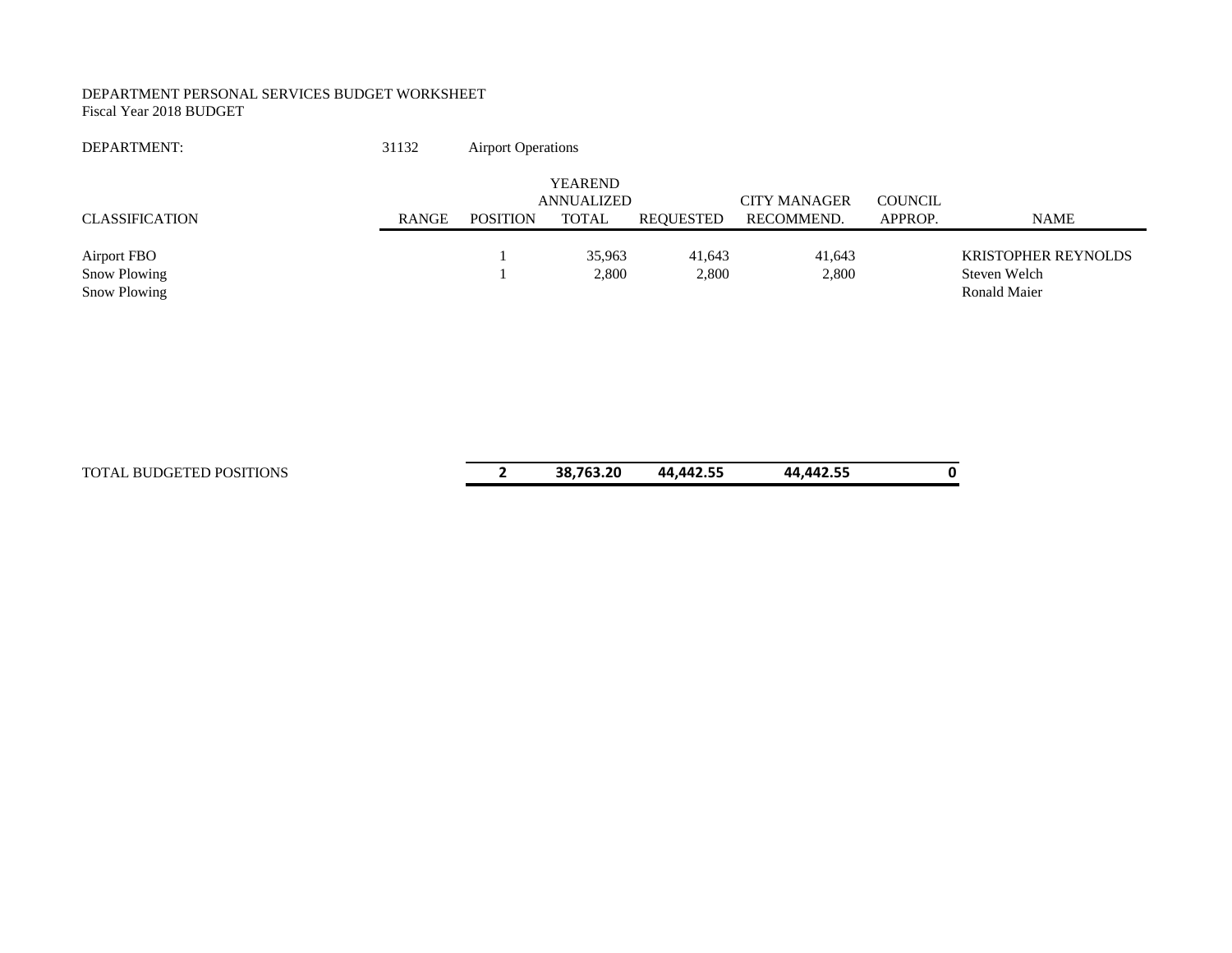

April 19, 2017 **Department:** Airport Operations

Account Title: Dept Manager Salary Exp

Department Number: 31132 Account Number: 60101

| FY2015      | FY 2016       | FY 2016    | FY 2017       | FY 2017       |
|-------------|---------------|------------|---------------|---------------|
| Actual      | <b>Budget</b> | Actual     | <b>Budget</b> | Est. Expended |
|             |               |            |               |               |
| \$32,518.26 | \$36,345.00   | \$9,112.00 | \$36,587.00   | \$36,587.00   |

| FY-2018       | Department  | City Mgr       | Council | Increase   |
|---------------|-------------|----------------|---------|------------|
|               | Reauest     | Recommendation | Action  | (Decrease) |
| <b>Budget</b> | \$41,642.55 | \$41,642.55    |         |            |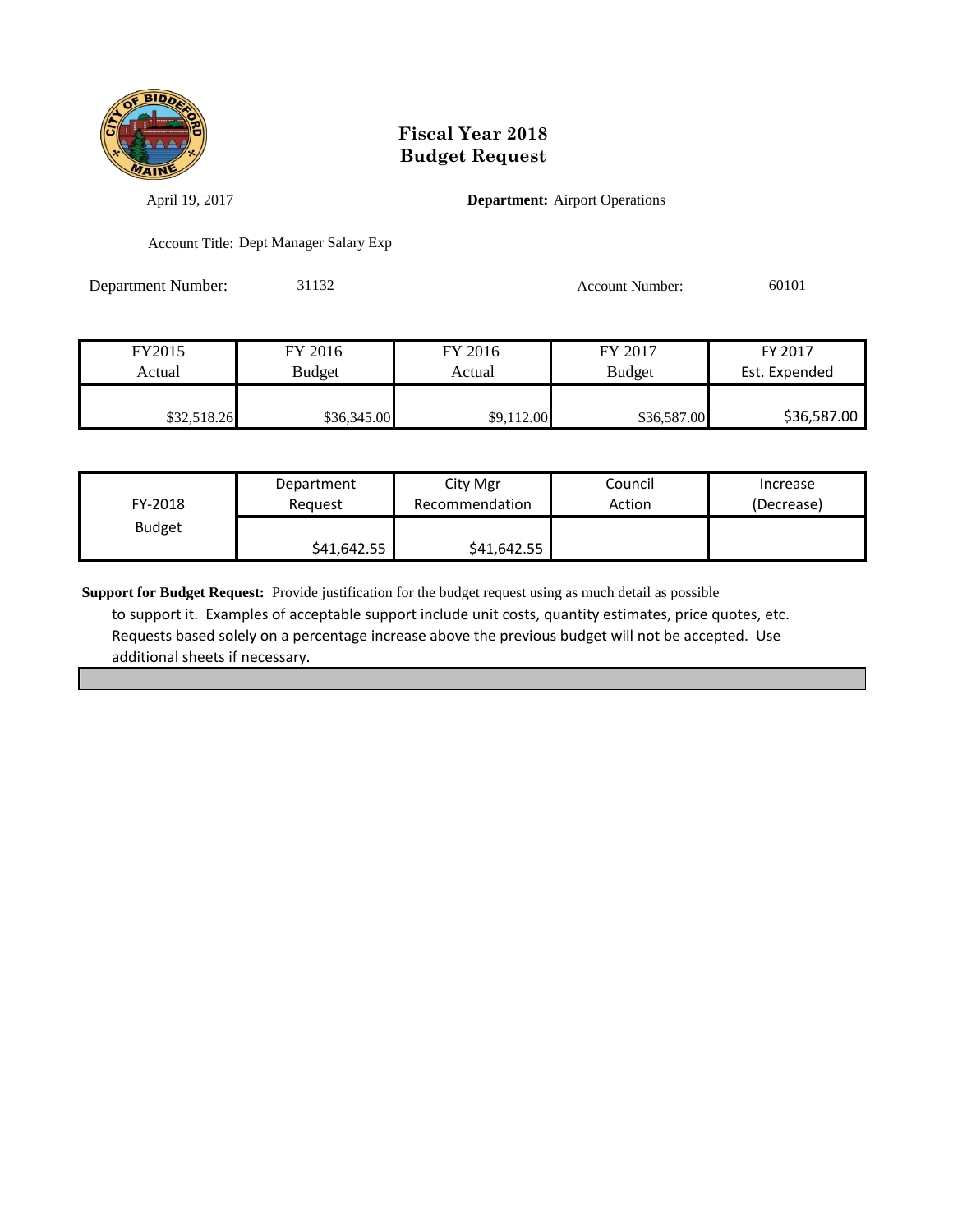

April 19, 2017 **Department:** Airport Operations

Account Title: F-T Employee Wage Exp

Department Number: 31132 Account Number: 60105

| FY2015 | FY 2016       | FY 2016     | FY 2017       | FY 2017       |
|--------|---------------|-------------|---------------|---------------|
| Actual | <b>Budget</b> | Actual      | <b>Budget</b> | Est. Expended |
|        |               |             |               |               |
| \$0.00 | \$0.00        | \$19,847.50 | \$0.00        | \$0.00        |

| FY-2018       | Department | City Mgr       | Council | Increase   |
|---------------|------------|----------------|---------|------------|
|               | Reauest    | Recommendation | Action  | (Decrease) |
| <b>Budget</b> | \$0.00     | \$0.00         |         |            |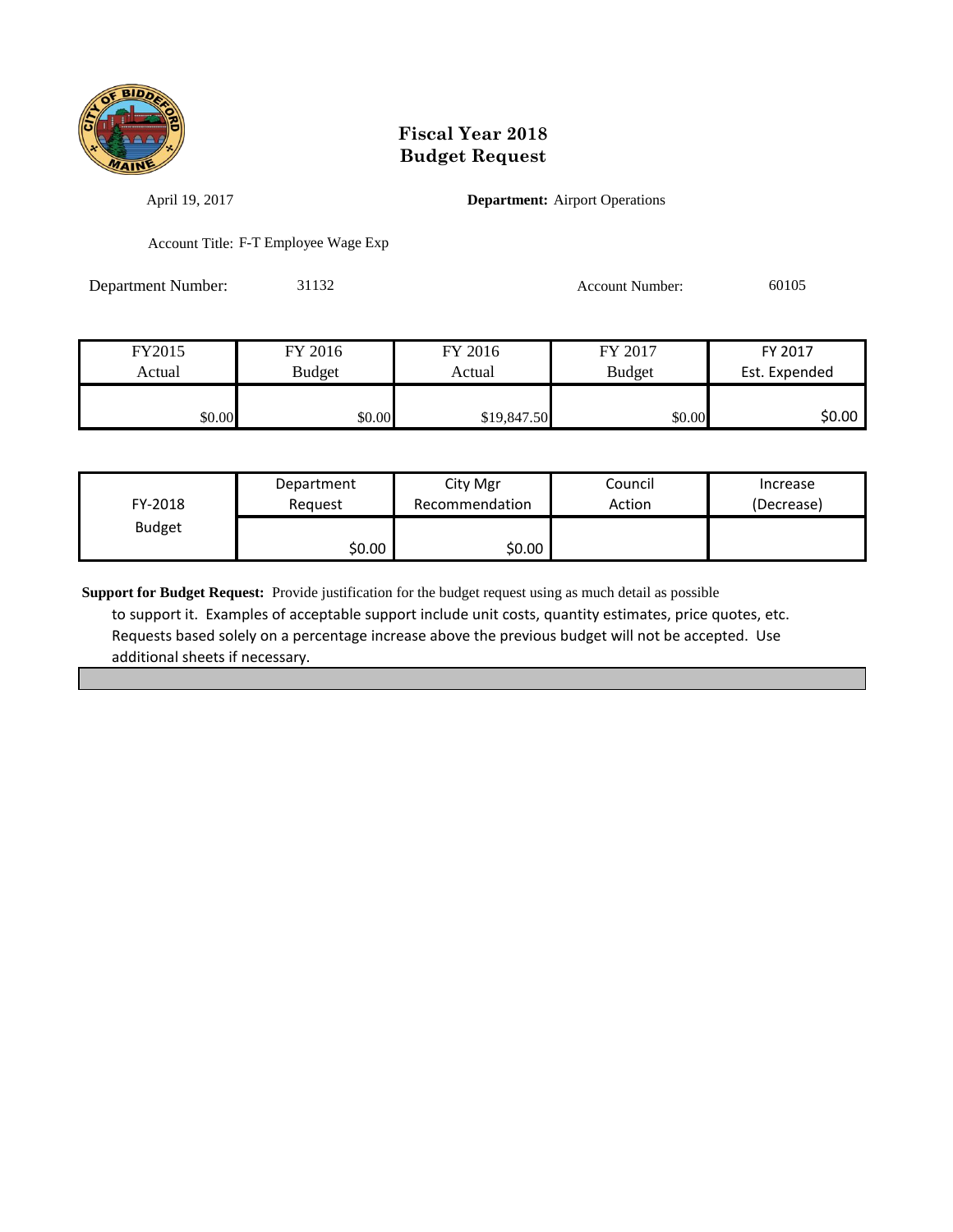

April 19, 2017 **Department:** Airport Operations

Account Title: P-T Employee Wage Exp

Department Number: 31132 Account Number: 60106

| FY2015     | FY 2016    | FY 2016    | FY 2017       | FY 2017       |
|------------|------------|------------|---------------|---------------|
| Actual     | Budget     | Actual     | <b>Budget</b> | Est. Expended |
|            |            |            |               |               |
| \$2,568.00 | \$2,000.00 | \$1,226.21 | \$2,500.00    | \$1,600.00    |

| FY-2018       | Department | City Mgr       | Council | Increase   |
|---------------|------------|----------------|---------|------------|
|               | Reauest    | Recommendation | Action  | (Decrease) |
| <b>Budget</b> | \$2,800.00 | \$2,800.00     |         | \$300.00   |

**Support for Budget Request:** Provide justification for the budget request using as much detail as possible to support it. Examples of acceptable support include unit costs, quantity estimates, price quotes, etc. Requests based solely on a percentage increase above the previous budget will not be accepted. Use additional sheets if necessary.

Looking to increase hourly rate of plow driver above \$12.00 per hour.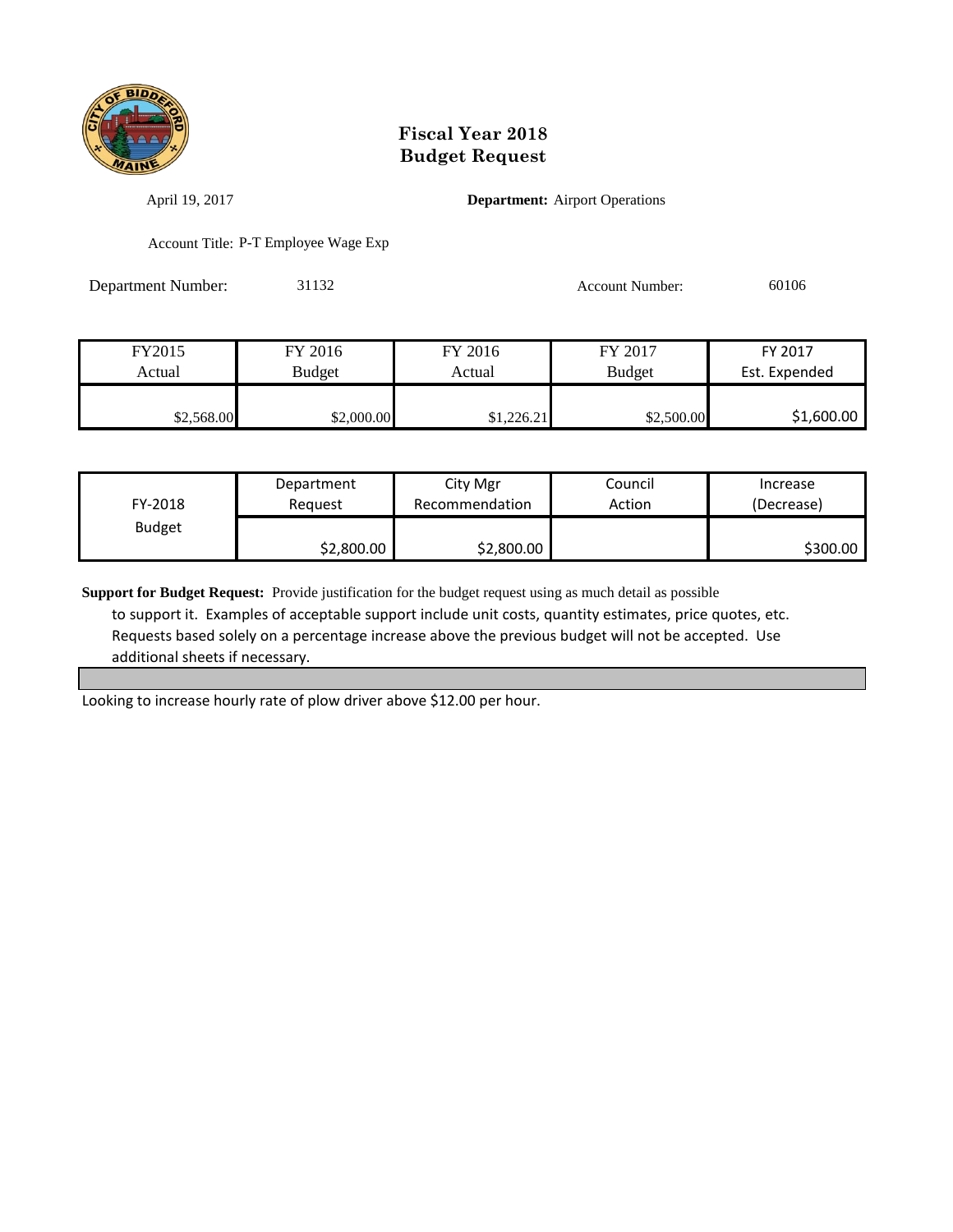

April 19, 2017 **Department:** Airport Operations

Account Title: Overtime Wage Expense

Department Number: 31132 Account Number: 60111

| FY2015     | FY 2016    | FY 2016  | FY 2017       | FY 2017       |
|------------|------------|----------|---------------|---------------|
| Actual     | Budget     | Actual   | <b>Budget</b> | Est. Expended |
|            |            |          |               |               |
| \$1,449.34 | \$2,043.00 | \$863.91 | \$2,055.00    | \$1,100.00    |

| FY-2018       | Department | City Mgr       | Council | Increase   |
|---------------|------------|----------------|---------|------------|
|               | Reauest    | Recommendation | Action  | (Decrease) |
| <b>Budget</b> | \$2,340.31 | \$2,340.31     |         | \$285.31   |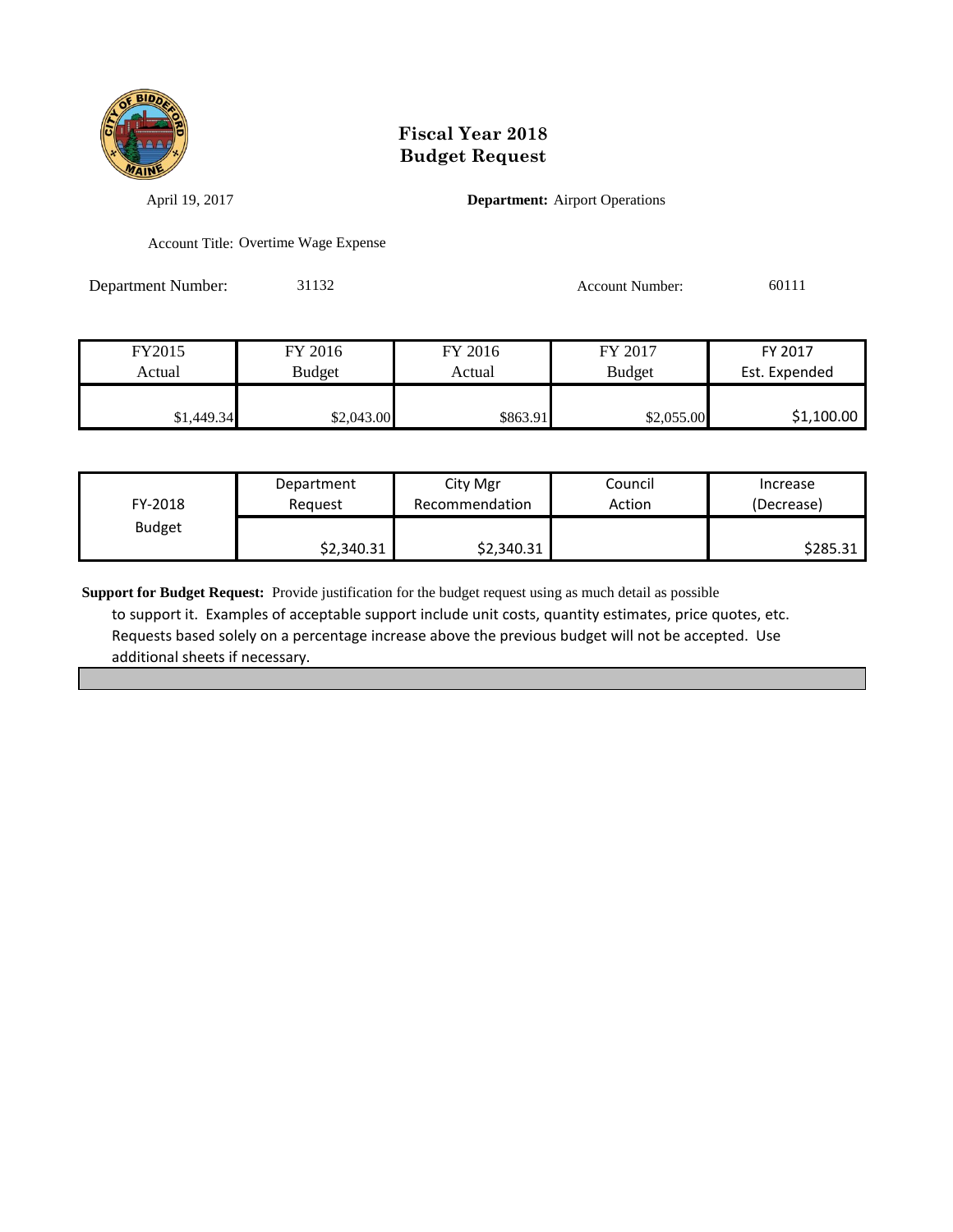

April 19, 2017 **Department:** Airport Operations

Account Title: Insurance Buyout Pay

Department Number: 31132 Account Number: 60129

| FY2015 | FY 2016       | FY 2016  | FY 2017       | FY 2017       |
|--------|---------------|----------|---------------|---------------|
| Actual | <b>Budget</b> | Actual   | <b>Budget</b> | Est. Expended |
|        |               |          |               |               |
| \$0.00 | \$0.00        | \$500.00 | \$0.00        | \$0.00        |

| FY-2018       | Department | City Mgr       | Council | Increase   |
|---------------|------------|----------------|---------|------------|
|               | Reauest    | Recommendation | Action  | (Decrease) |
| <b>Budget</b> | \$0.00     | \$0.00         |         | \$0.00     |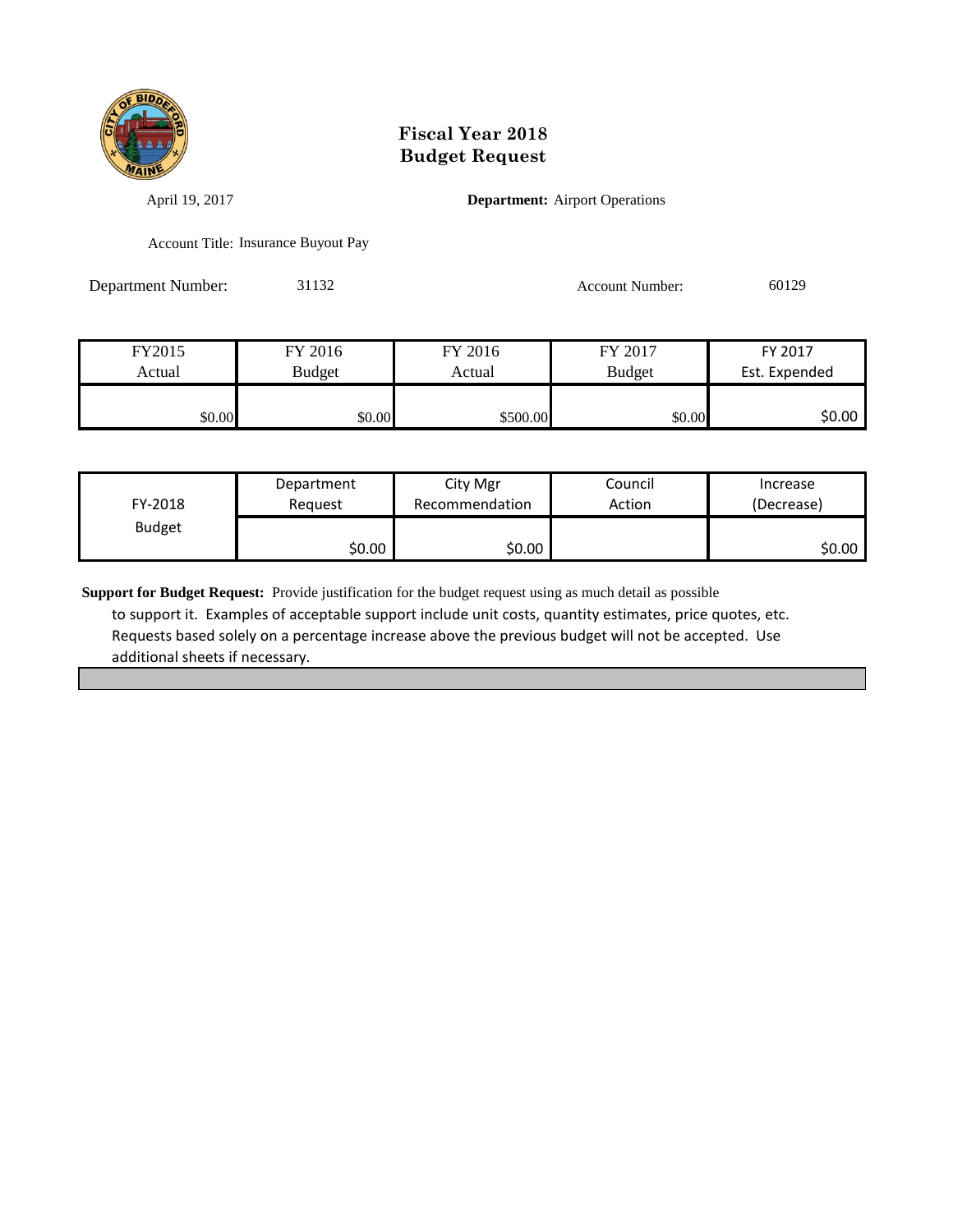

April 19, 2017 **Department:** Airport Operations

Account Title: FICA/Medicare-ER Share Exp

Department Number: 31132 Account Number: 60201

| FY2015     | FY 2016    | FY 2016    | FY 2017       | FY 2017       |
|------------|------------|------------|---------------|---------------|
| Actual     | Budget     | Actual     | <b>Budget</b> | Est. Expended |
|            |            |            |               |               |
| \$2,816.43 | \$3,237.00 | \$2,413.05 | \$3,486.00    | \$3,486.00    |

| FY-2018       | Department | City Mgr       | Council | Increase   |
|---------------|------------|----------------|---------|------------|
|               | Reguest    | Recommendation | Action  | (Decrease) |
| <b>Budget</b> | \$3,881.71 | \$3,881.71     |         | \$395.71   |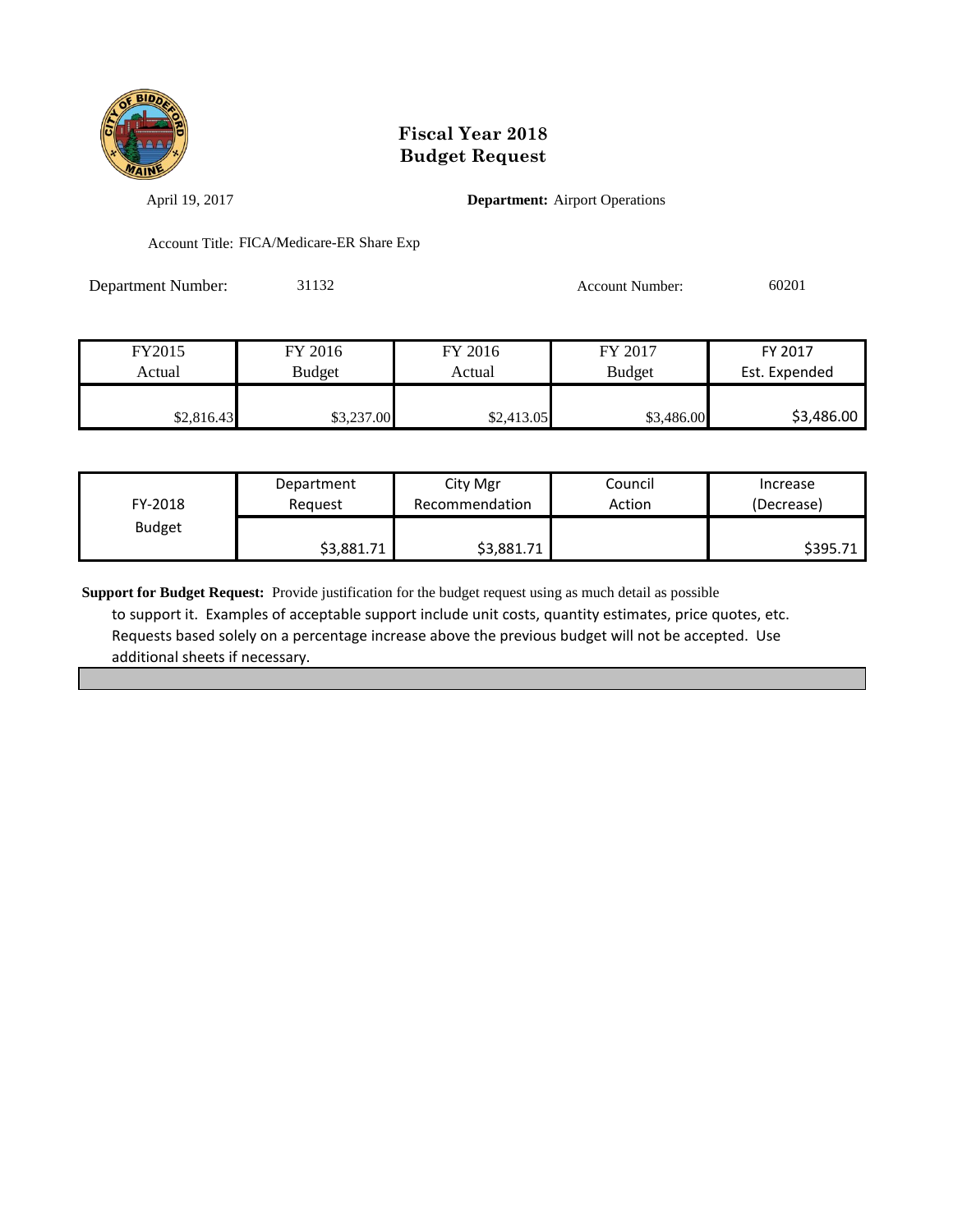

April 19, 2017 **Department:** Airport Operations

Account Title: 457 Plan-Employer Share Exp

| <b>Department Number:</b> | 31132 | <b>Account Number:</b> | 60203 |
|---------------------------|-------|------------------------|-------|
|                           |       |                        |       |

| FY2015     | FY 2016       | FY 2016    | FY 2017       | FY 2017       |
|------------|---------------|------------|---------------|---------------|
| Actual     | <b>Budget</b> | Actual     | <b>Budget</b> | Est. Expended |
|            |               |            |               |               |
| \$1,698.39 | \$1,920.00    | \$1,229.65 | \$2,437.00    | \$2,437.00    |

| FY-2018       | Department | City Mgr       | Council | Increase   |
|---------------|------------|----------------|---------|------------|
|               | Reauest    | Recommendation | Action  | (Decrease) |
| <b>Budget</b> | \$3,958.46 | \$3,958.46     |         | \$1,521.46 |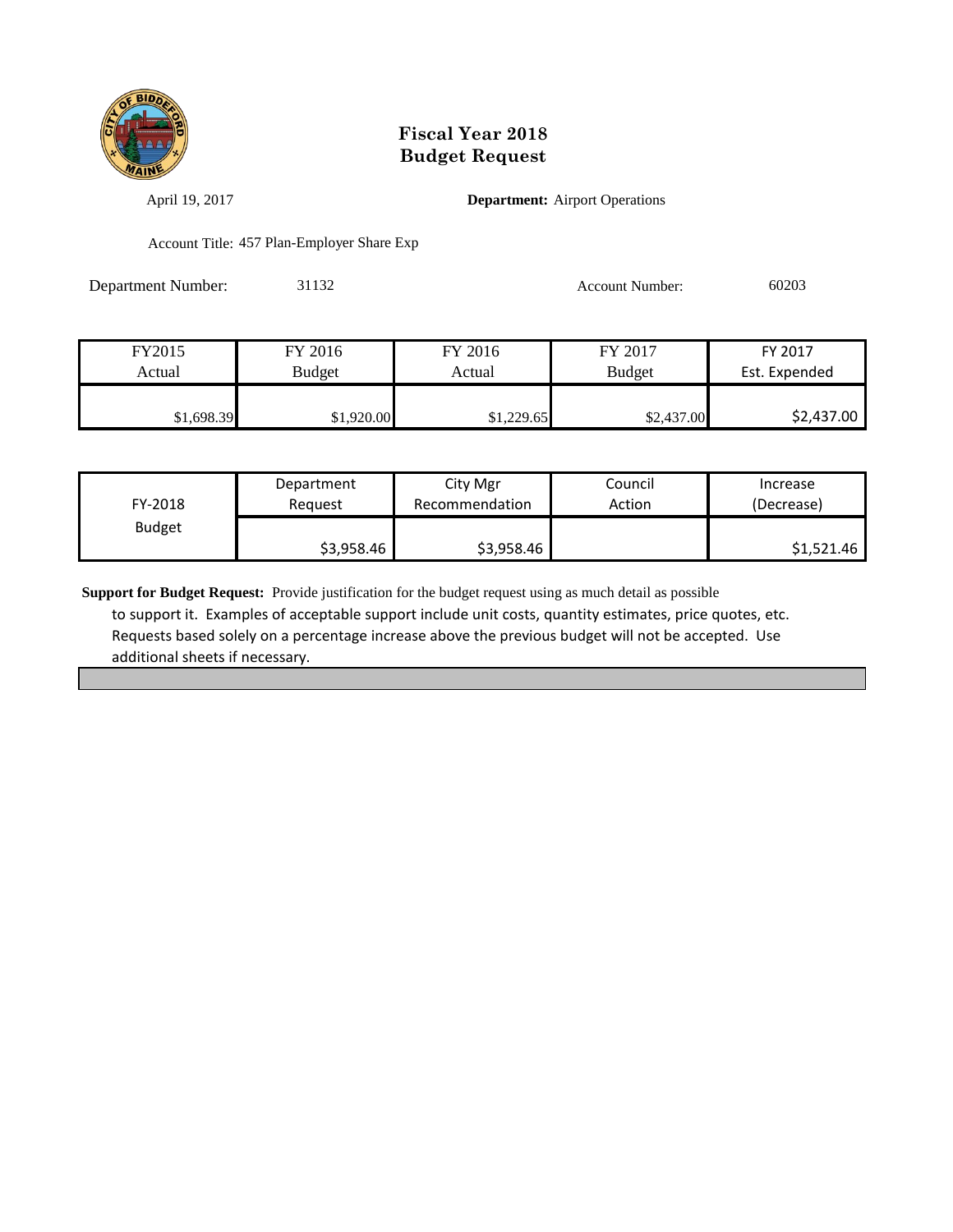

April 19, 2017 **Department:** Airport Operations

Account Title: HPHC Ins Employer Share Exp

Department Number: 31132 Account Number: 60210

| FY2015     | FY 2016       | FY 2016    | FY 2017       | FY 2017       |
|------------|---------------|------------|---------------|---------------|
| Actual     | <b>Budget</b> | Actual     | <b>Budget</b> | Est. Expended |
|            |               |            |               |               |
| \$6,521.38 | \$7.611.00    | \$4,795.60 | \$18,170.00   | \$18,170.00   |

| FY-2018       | Department  | City Mgr       | Council | Increase   |
|---------------|-------------|----------------|---------|------------|
|               | Reauest     | Recommendation | Action  | (Decrease) |
| <b>Budget</b> | \$23,255.92 | \$23,255.92    |         | \$5,085.92 |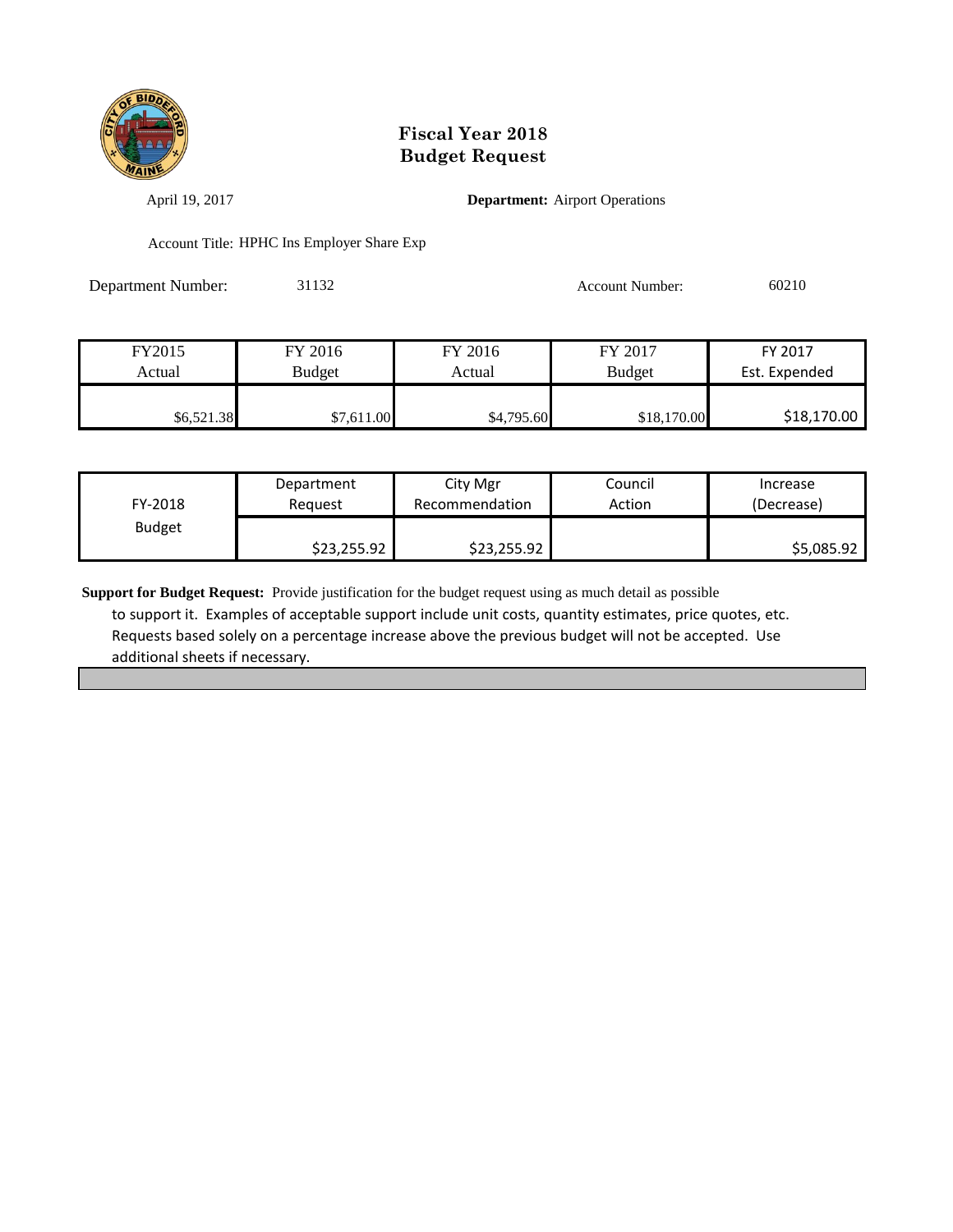

April 19, 2017 **Department:** Airport Operations

Account Title: S-T Disability ER Share Exp

Department Number: 31132 Account Number: 60212

| FY2015  | FY 2016       | FY 2016 | FY 2017       | FY 2017       |
|---------|---------------|---------|---------------|---------------|
| Actual  | <b>Budget</b> | Actual  | <b>Budget</b> | Est. Expended |
|         |               |         |               |               |
| \$78.38 | \$109.00      | \$21.16 | \$111.00      | \$111.00      |

| FY-2018       | Department            | City Mgr       | Council | Increase   |
|---------------|-----------------------|----------------|---------|------------|
|               | Reguest               | Recommendation | Action  | (Decrease) |
| <b>Budget</b> | \$111.00 <sub>1</sub> | \$111.00       |         | SO.OO I    |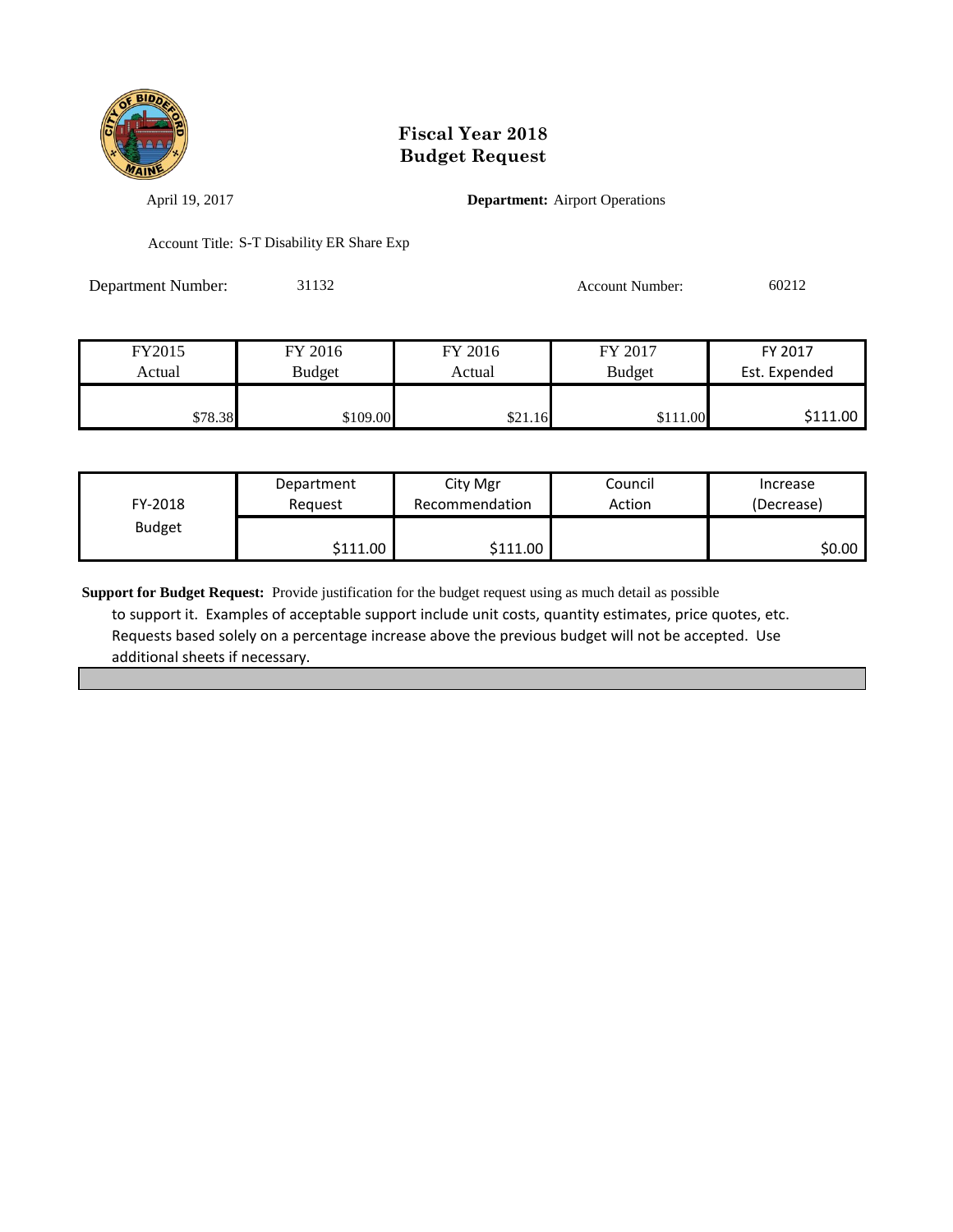

April 19, 2017 **Department:** Airport Operations

Account Title: Delta Dental ER Share

Department Number: 31132 Account Number: 60216

| FY2015 | FY 2016 | FY 2016 | FY 2017 | FY 2017       |
|--------|---------|---------|---------|---------------|
| Actual | Budget  | Actual  | Budget  | Est. Expended |
|        |         |         |         |               |
| \$0.00 | \$0.00  | \$0.00  | \$0.00  | \$0.00 l      |

| FY-2018       | Department | City Mgr       | Council | Increase   |
|---------------|------------|----------------|---------|------------|
|               | Reauest    | Recommendation | Action  | (Decrease) |
| <b>Budget</b> | \$0.00     | \$0.00         |         | ا 50.00    |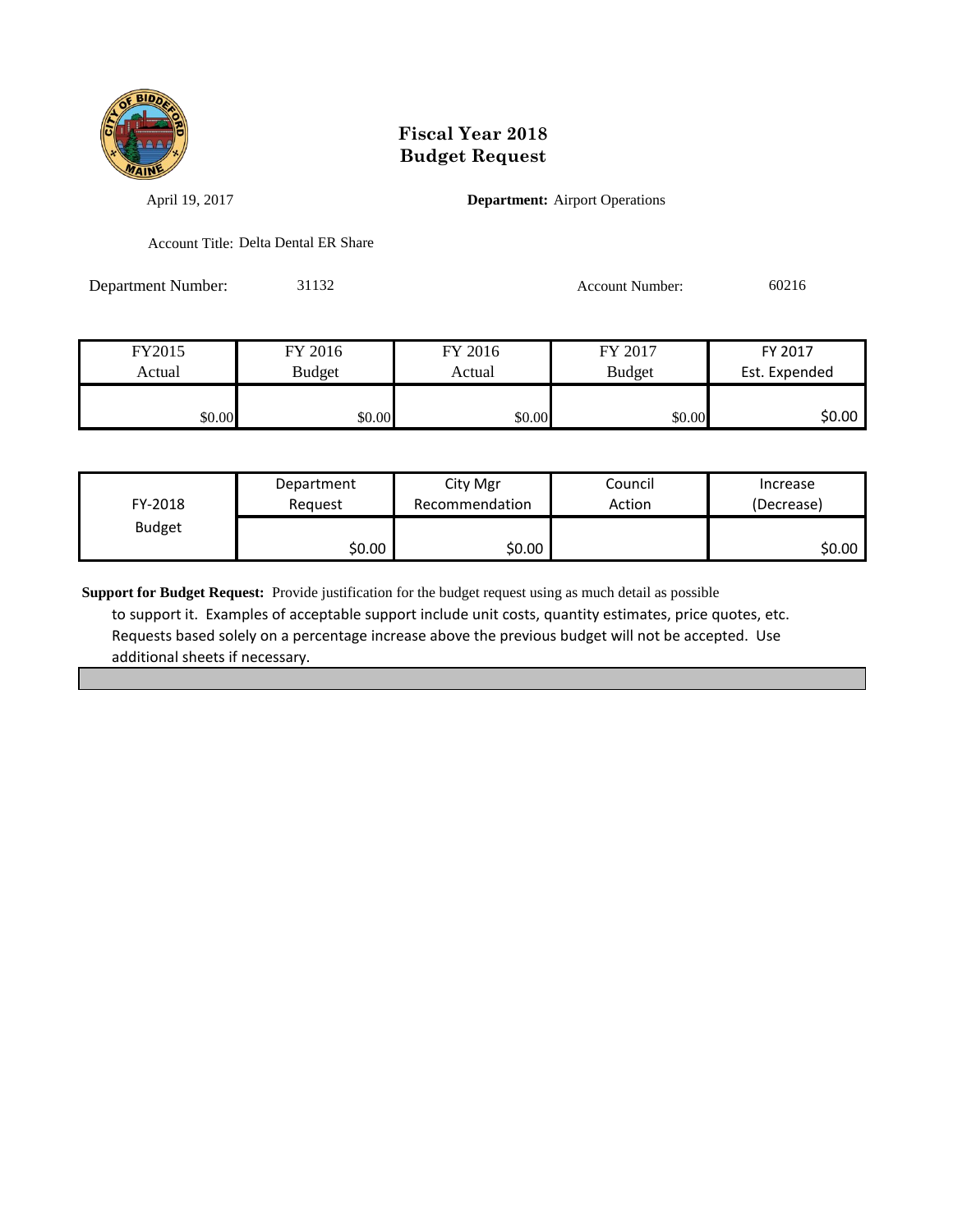

April 19, 2017 **Department:** Airport Operations

Account Title: RHSA Plan ER Share

Department Number: 31132 Account Number: 60217

| FY2015 | FY 2016 | FY 2016 | FY 2017       | FY 2017       |
|--------|---------|---------|---------------|---------------|
| Actual | Budget  | Actual  | <b>Budget</b> | Est. Expended |
|        |         |         |               |               |
| \$0.00 | \$0.00  | \$0.00  | \$780.00      | \$780.00      |

| FY-2018       | Department | City Mgr       | Council | Increase   |
|---------------|------------|----------------|---------|------------|
|               | Reauest    | Recommendation | Action  | (Decrease) |
| <b>Budget</b> | \$780.00 ∦ | \$780.00       |         | \$0.00     |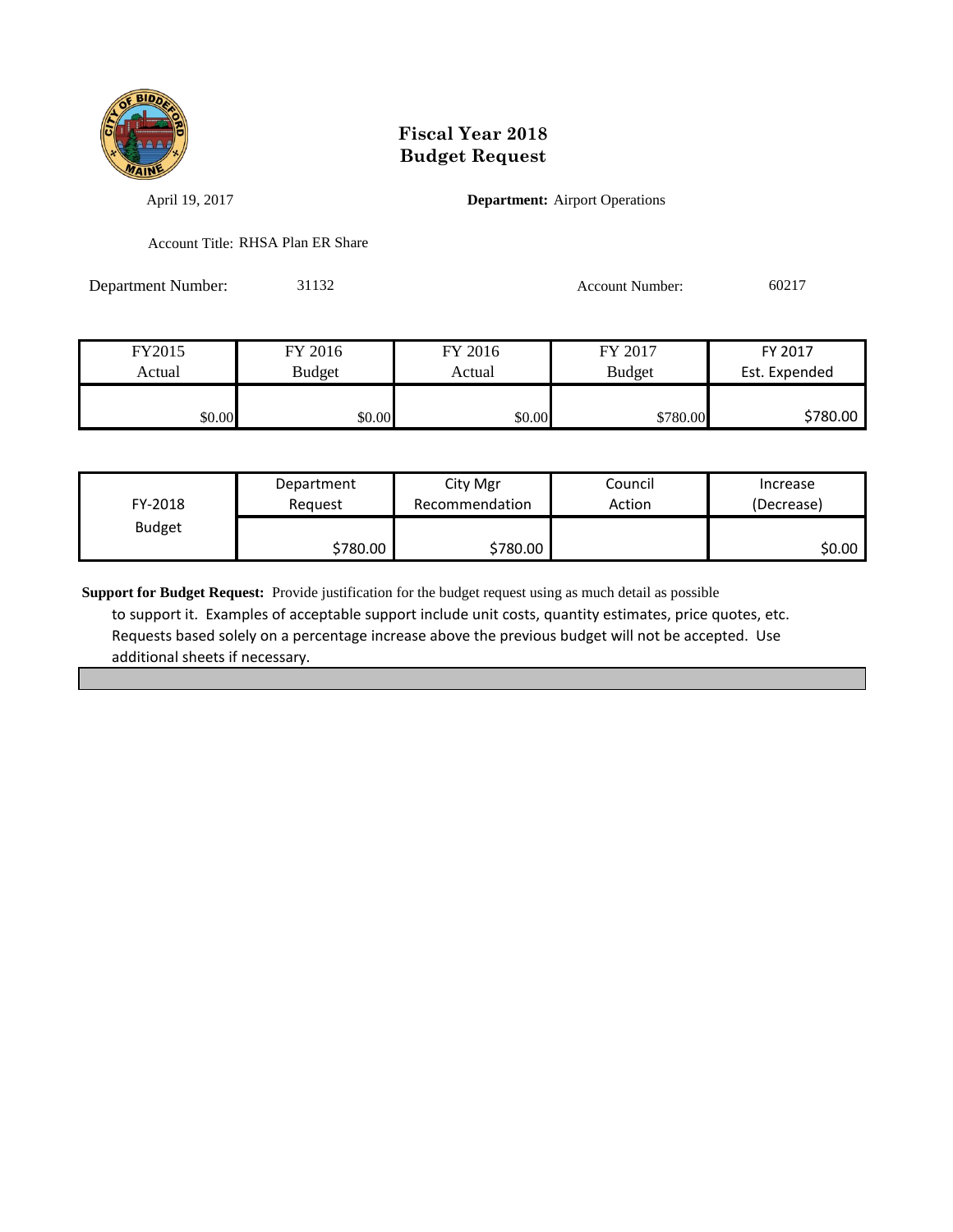

April 19, 2017 **Department:** Airport Operations

Account Title: Clothing/Uniforms Expense

Department Number: 31132 Account Number: 60230

| FY2015 | FY 2016       | FY 2016 | FY 2017       | FY 2017       |
|--------|---------------|---------|---------------|---------------|
| Actual | <b>Budget</b> | Actual  | <b>Budget</b> | Est. Expended |
|        |               |         |               |               |
| \$0.00 | \$0.00        | \$99.10 | \$350.00      | \$155.00      |

| FY-2018       | Department | City Mgr       | Council | Increase   |
|---------------|------------|----------------|---------|------------|
|               | Reauest    | Recommendation | Action  | (Decrease) |
| <b>Budget</b> | \$350.00   | \$150.00       |         | (\$5.00)   |

**Support for Budget Request:** Provide justification for the budget request using as much detail as possible to support it. Examples of acceptable support include unit costs, quantity estimates, price quotes, etc. Requests based solely on a percentage increase above the previous budget will not be accepted. Use additional sheets if necessary.

Work clothing for Airport manager.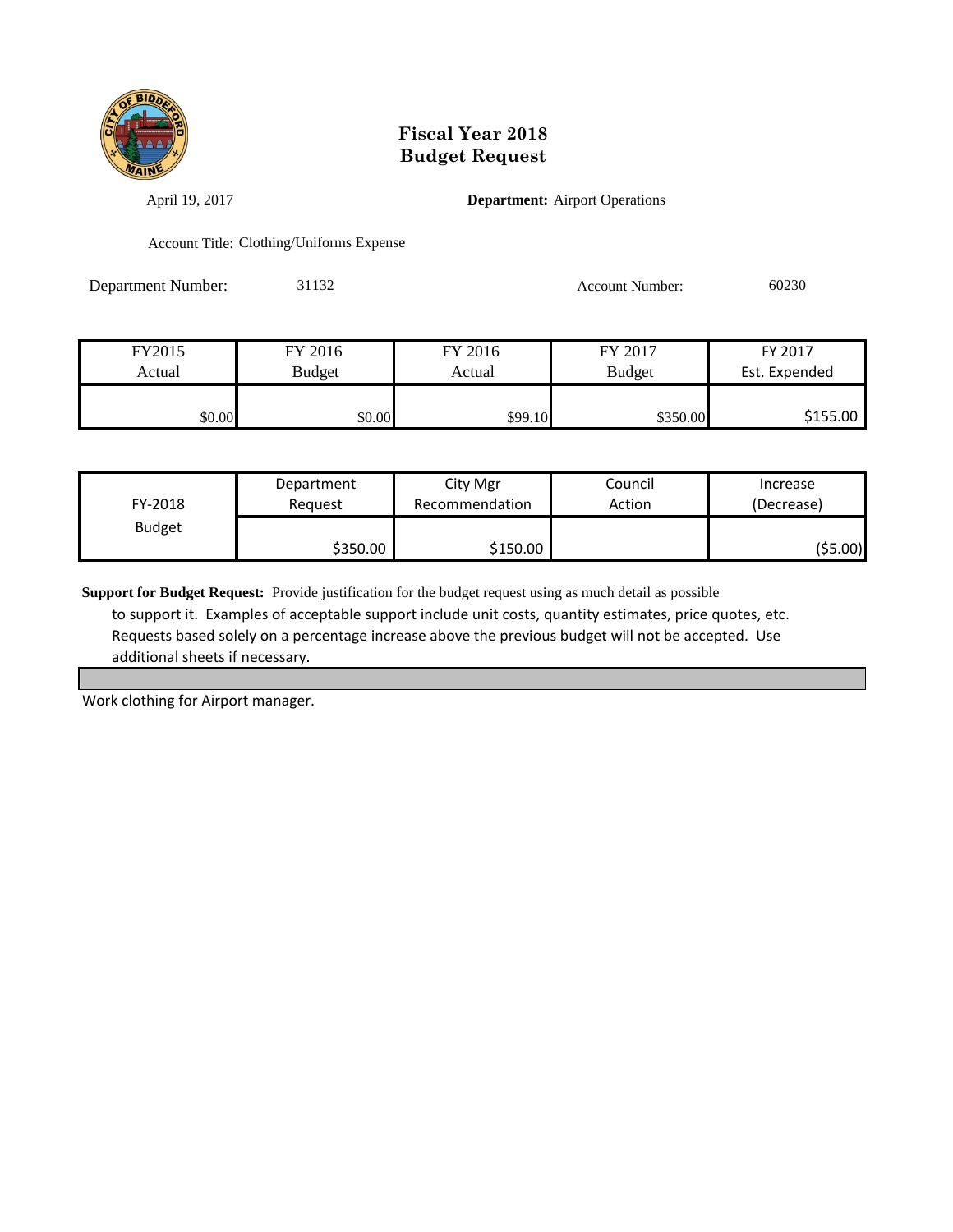

April 19, 2017 **Department:** Airport Operations

Account Title: Travel/Mileage Expense

Department Number: 31132 Account Number: 60252

| FY2015 | FY 2016 | FY 2016  | FY 2017       | FY 2017       |
|--------|---------|----------|---------------|---------------|
| Actual | Budget  | Actual   | <b>Budget</b> | Est. Expended |
|        |         |          |               |               |
| \$0.00 | \$0.00  | \$460.58 | \$500.00      | \$240.00      |

| FY-2018       | Department | City Mgr       | Council | Increase   |
|---------------|------------|----------------|---------|------------|
|               | Reauest    | Recommendation | Action  | (Decrease) |
| <b>Budget</b> | \$500.00   | \$150.00       |         | (\$350.00) |

**Support for Budget Request:** Provide justification for the budget request using as much detail as possible

 to support it. Examples of acceptable support include unit costs, quantity estimates, price quotes, etc. Requests based solely on a percentage increase above the previous budget will not be accepted. Use additional sheets if necessary.

Mileage reimbursement for airport manager's use of vehicle for runway/property inspections and trips to city hall and other trips related to work.

This line has been reduced to reflect purchase of John Deere in 31132-60603 If tractor is not approved, this line will need to be increased to a City Manager recommendation of \$450.00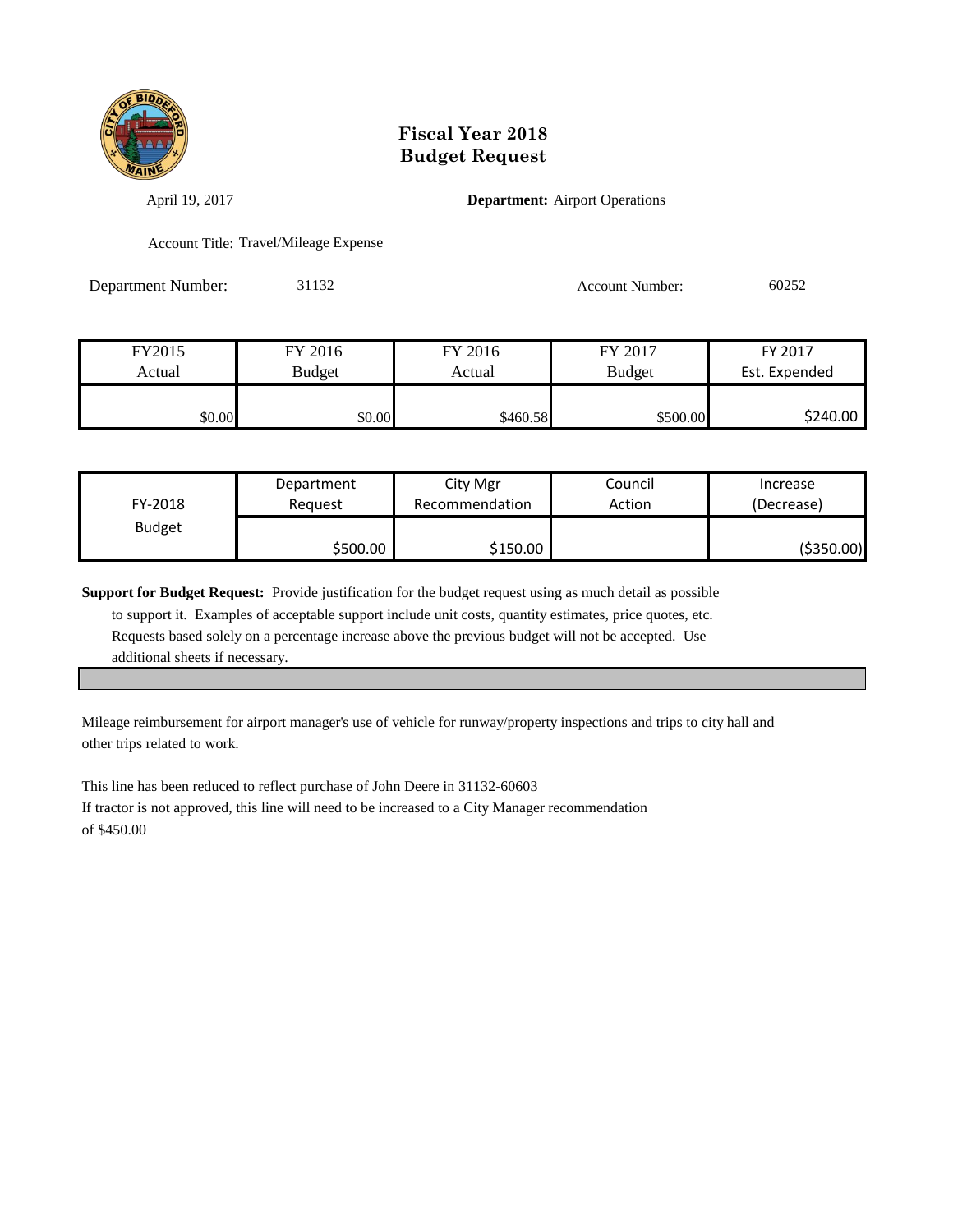

April 19, 2017 **Department:** Airport Operations

Account Title: Other Prof/Consult Srvs Exp

Department Number: 31132 Account Number: 60306

| FY2015      | FY 2016       | FY 2016      | FY 2017       | FY 2017       |
|-------------|---------------|--------------|---------------|---------------|
| Actual      | <b>Budget</b> | Actual       | <b>Budget</b> | Est. Expended |
|             |               |              |               |               |
| \$80,514.84 | \$250,000.00  | \$301,677.94 | \$273,500.00  | \$71,709.00   |

| FY-2018       | Department  | City Mgr       | Council | Increase        |
|---------------|-------------|----------------|---------|-----------------|
|               | Reauest     | Recommendation | Action  | (Decrease)      |
| <b>Budget</b> | \$22,000.00 | \$22,000.00    |         | ( \$251,500.00) |

**Support for Budget Request:** Provide justification for the budget request using as much detail as possible to support it. Examples of acceptable support include unit costs, quantity estimates, price quotes, etc. Requests based solely on a percentage increase above the previous budget will not be accepted. Use additional sheets if necessary.

City's 5% share of Gale Associates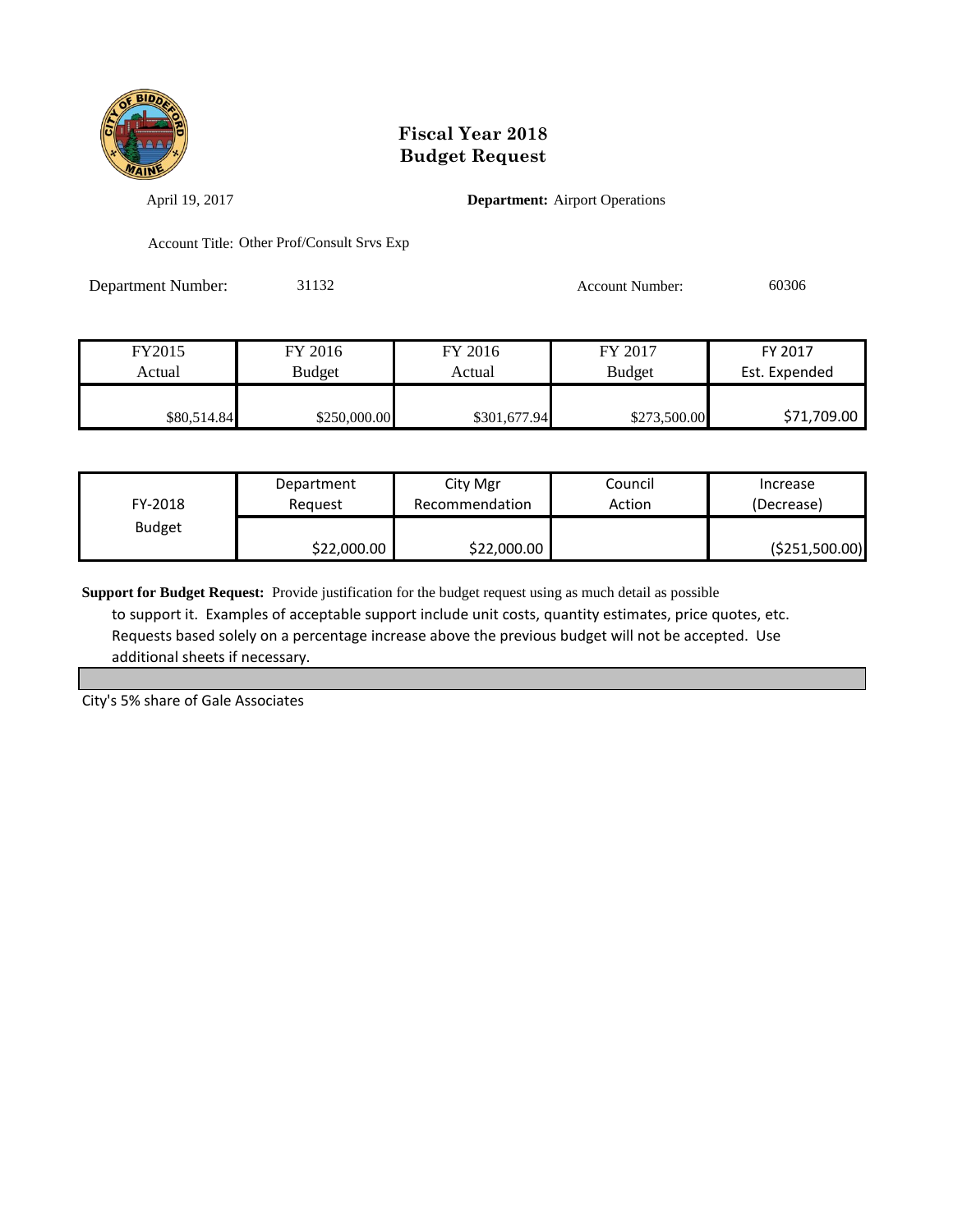

April 19, 2017 **Department:** Airport Operations

Account Title: Service Contracts Expense

Department Number: 31132 Account Number: 60310

| FY2015     | FY 2016    | FY 2016    | FY 2017       | FY 2017       |
|------------|------------|------------|---------------|---------------|
| Actual     | Budget     | Actual     | <b>Budget</b> | Est. Expended |
|            |            |            |               |               |
| \$1,382.53 | \$1,500.00 | \$2,832.45 | \$1,500.00    | \$1,500.00    |

| FY-2018       | Department | City Mgr       | Council | Increase   |
|---------------|------------|----------------|---------|------------|
|               | Reauest    | Recommendation | Action  | (Decrease) |
| <b>Budget</b> | \$1,500.00 | \$1,500.00     |         | ا 50.00    |

**Support for Budget Request:** Provide justification for the budget request using as much detail as possible to support it. Examples of acceptable support include unit costs, quantity estimates, price quotes, etc. Requests based solely on a percentage increase above the previous budget will not be accepted. Use additional sheets if necessary.

Service Contract expence covers the cost of operations for the gas pump and the credit card machine.

| Door & Facility Scvs            | 800.00   |
|---------------------------------|----------|
| <b>Pine Tree Waste</b>          | 300.00   |
| <b>QTPOD (On Demand Fueling</b> | 400.00   |
|                                 | 1.500.00 |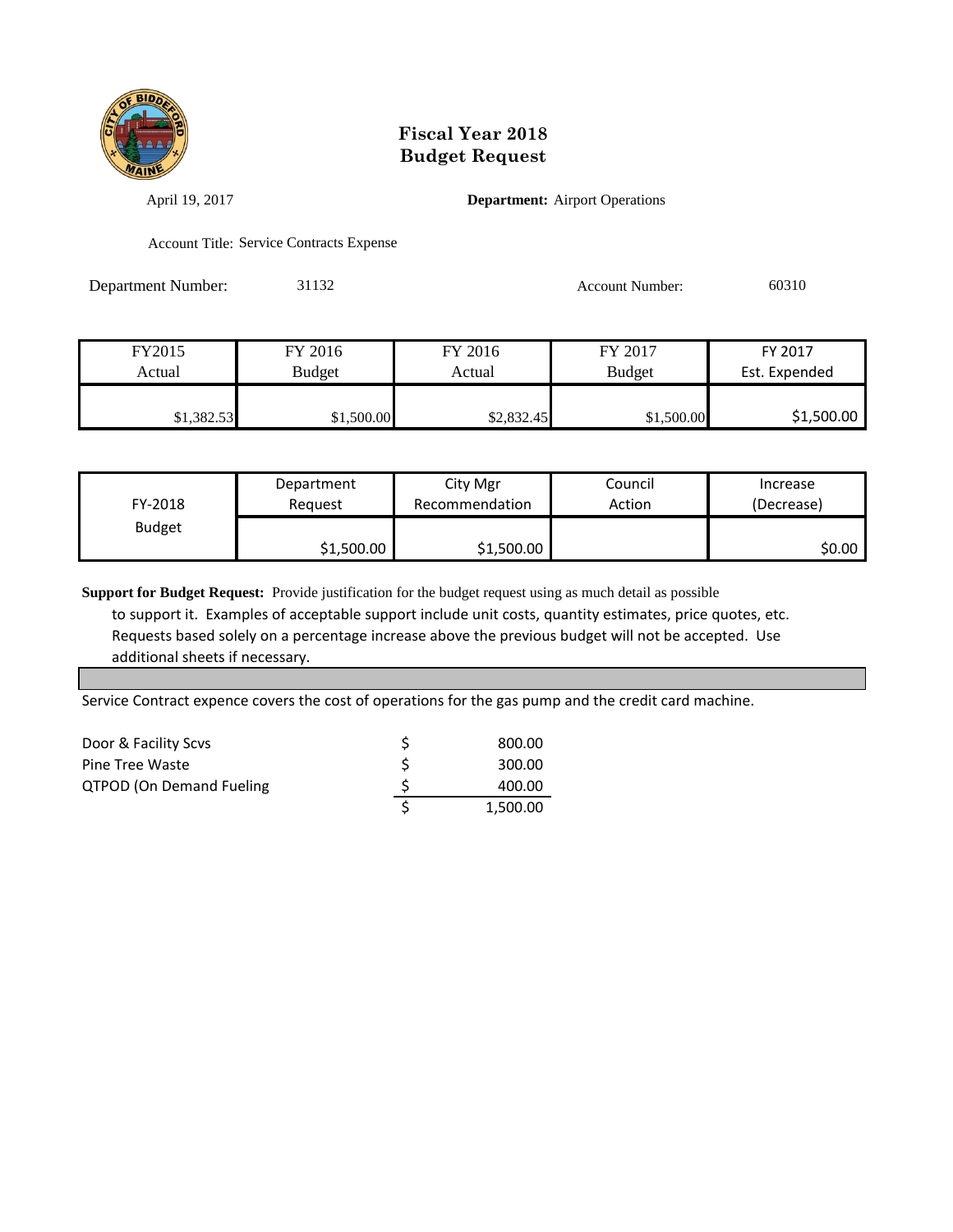

April 19, 2017 **Department:** Airport Operations

Account Title: Advertising

Department Number: 31132 Account Number: 60320

| FY2015   | FY 2016    | FY 2016 | FY 2017       | FY 2017       |
|----------|------------|---------|---------------|---------------|
| Actual   | Budget     | Actual  | <b>Budget</b> | Est. Expended |
|          |            |         |               |               |
| \$936.42 | \$1,000.00 | \$0.00  | \$1,000.00    | \$1,000.00    |

| FY-2018       | Department | City Mgr       | Council | Increase   |
|---------------|------------|----------------|---------|------------|
|               | Reauest    | Recommendation | Action  | (Decrease) |
| <b>Budget</b> | \$2,500.00 | \$1,500.00     |         | \$500.00   |

**Support for Budget Request:** Provide justification for the budget request using as much detail as possible to support it. Examples of acceptable support include unit costs, quantity estimates, price quotes, etc.

 Requests based solely on a percentage increase above the previous budget will not be accepted. Use additional sheets if necessary.

Increase in advertizing and promotion of the airport. Cover the cost of notices for easment for tree cutting on the 24 end of the runway.

| AirNav, LLC      |   | 55.00    |
|------------------|---|----------|
| Printing/mailing | Ś | 2,245.00 |
| Misc.            | Ś | 200.00   |
|                  |   | 2,500.00 |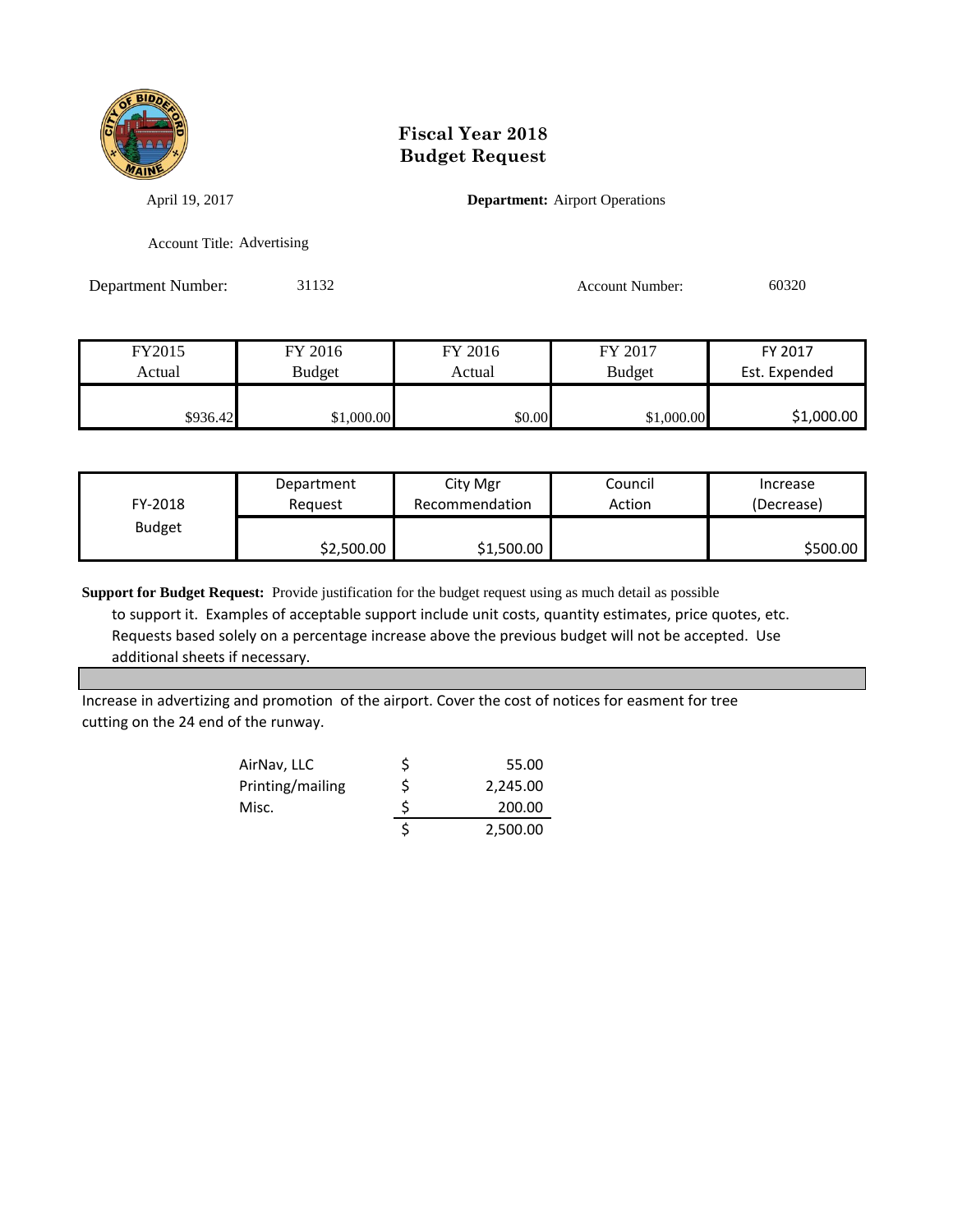

April 19, 2017 **Department:** Airport Operations

Account Title: Land/Building Lease Expense

Department Number: 31132 Account Number: 60331

| FY2015     | FY 2016    | FY 2016    | FY 2017       | FY 2017       |
|------------|------------|------------|---------------|---------------|
| Actual     | Budget     | Actual     | <b>Budget</b> | Est. Expended |
|            |            |            |               |               |
| \$3,000.00 | \$3,000.00 | \$3,000.00 | \$3,000.00    | \$3,000.00    |

| FY-2018       | Department | City Mgr       | Council | Increase   |
|---------------|------------|----------------|---------|------------|
|               | Reauest    | Recommendation | Action  | (Decrease) |
| <b>Budget</b> | \$3,000.00 | \$3,000.00     |         | \$0.00     |

**Support for Budget Request:** Provide justification for the budget request using as much detail as possible to support it. Examples of acceptable support include unit costs, quantity estimates, price quotes, etc. Requests based solely on a percentage increase above the previous budget will not be accepted. Use additional sheets if necessary.

Covers the cost of storage of the loader and tractor in the EAA hanger.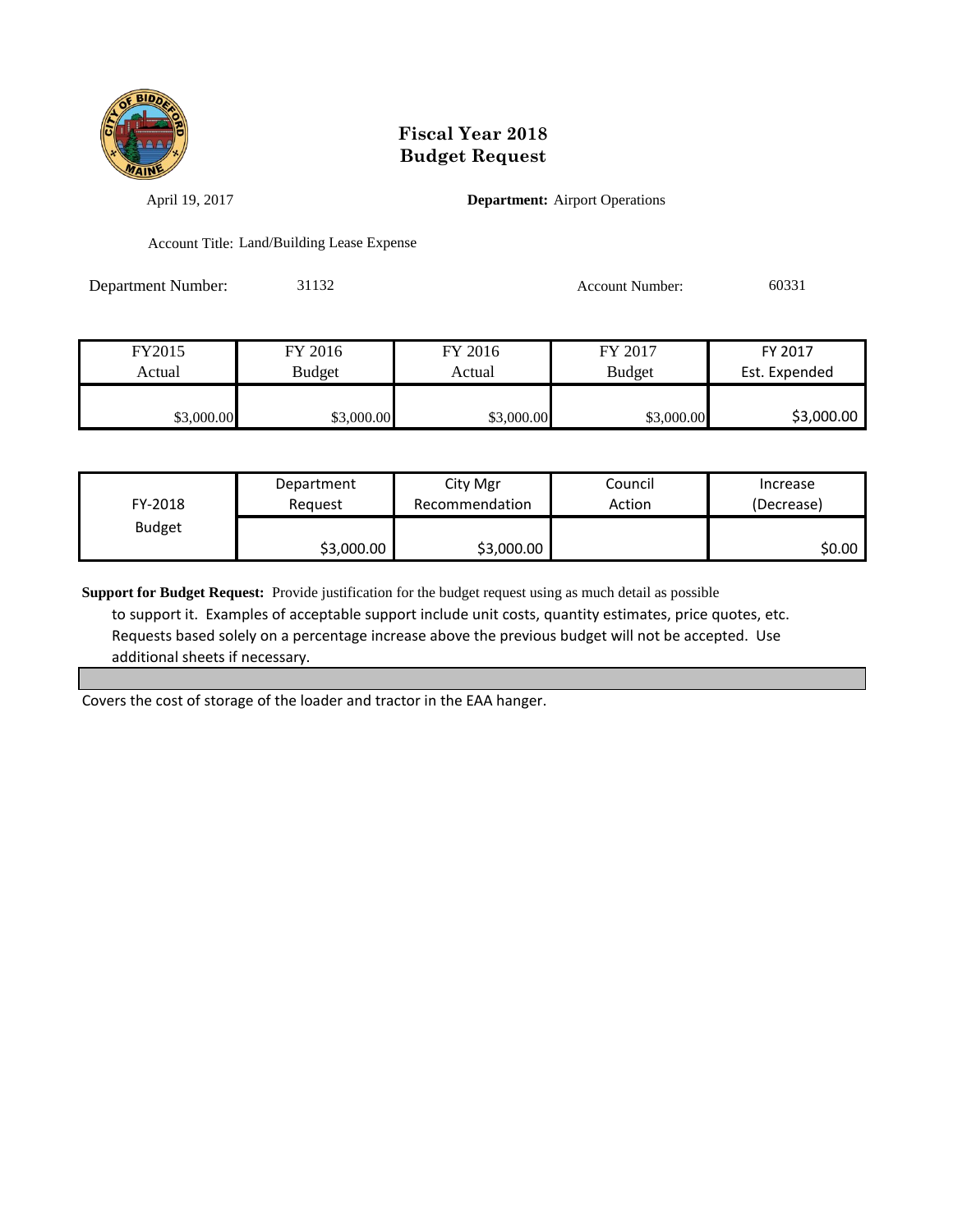

April 19, 2017 **Department:** Airport Operations

Account Title: Workers Comp Insurance Exp

Department Number: 31132 Account Number: 60370

| FY2015     | FY 2016    | FY 2016    | FY 2017       | FY 2017       |
|------------|------------|------------|---------------|---------------|
| Actual     | Budget     | Actual     | <b>Budget</b> | Est. Expended |
|            |            |            |               |               |
| \$1,759.00 | \$2,435.00 | \$1,498.00 | \$1,500.00    | \$1,165.00    |

| FY-2018       | Department | City Mgr       | Council | Increase   |
|---------------|------------|----------------|---------|------------|
|               | Reauest    | Recommendation | Action  | (Decrease) |
| <b>Budget</b> | \$2,195.84 | \$2,195.84     |         | \$695.84   |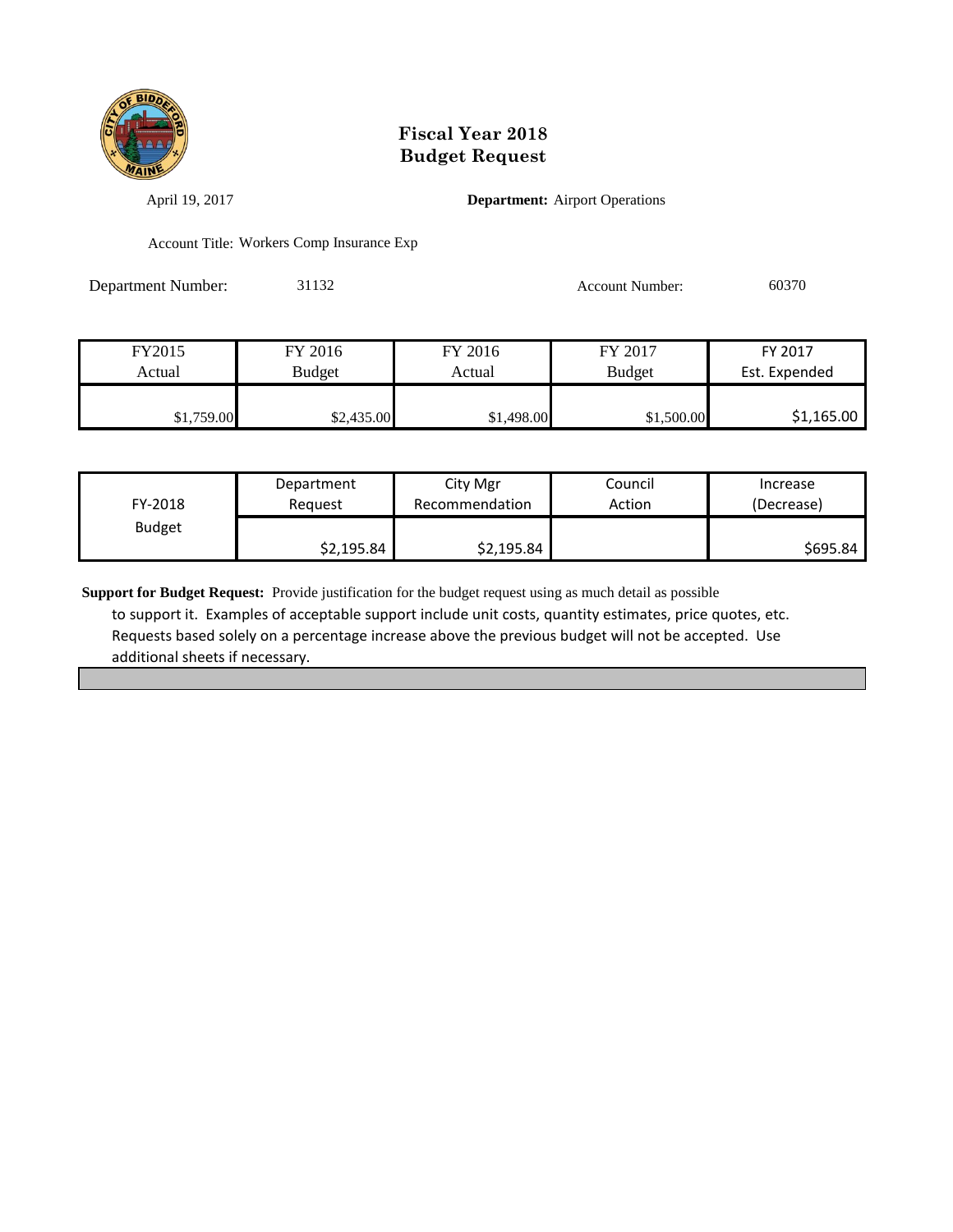

April 19, 2017 **Department:** Airport Operations

Account Title: General Insurance Expense

Department Number: 31132 Account Number: 60371

| FY2015     | FY 2016    | FY 2016    | FY 2017       | FY 2017       |
|------------|------------|------------|---------------|---------------|
| Actual     | Budget     | Actual     | <b>Budget</b> | Est. Expended |
|            |            |            |               |               |
| \$3,498.00 | \$4,000.00 | \$3,498.00 | \$4,000.00    | \$3,598.00    |

| FY-2018       | Department | City Mgr       | Council | Increase   |
|---------------|------------|----------------|---------|------------|
|               | Reauest    | Recommendation | Action  | (Decrease) |
| <b>Budget</b> | \$4,200.00 | \$4,200.00     |         | \$200.00   |

**Support for Budget Request:** Provide justification for the budget request using as much detail as possible to support it. Examples of acceptable support include unit costs, quantity estimates, price quotes, etc. Requests based solely on a percentage increase above the previous budget will not be accepted. Use additional sheets if necessary.

Increase in insurance premium for the coming fiscal year.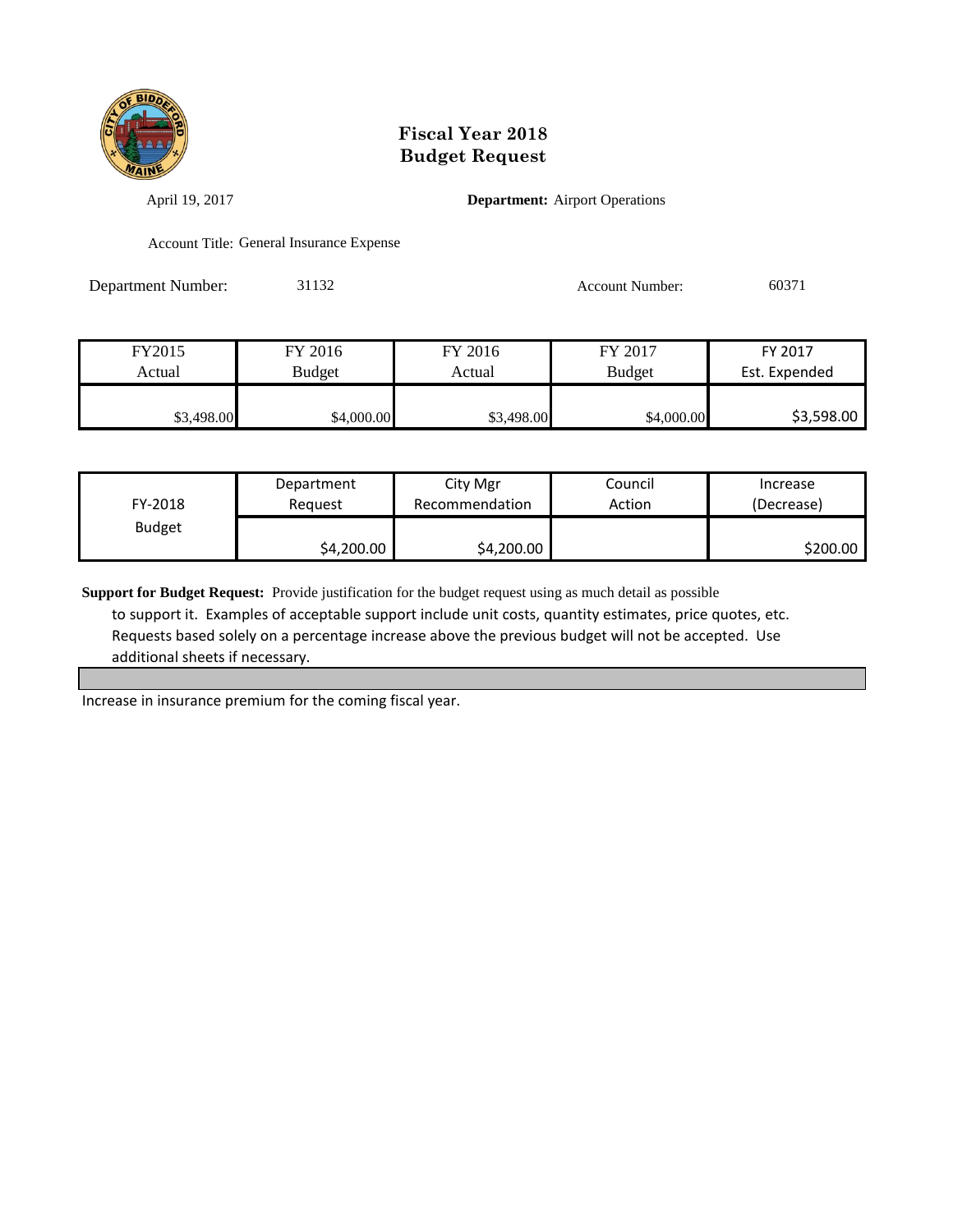

April 19, 2017 **Department:** Airport Operations

Account Title: Building/Boiler Insurance Exp

Department Number: 31132 Account Number: 60373

| FY2015     | FY 2016       | FY 2016    | FY 2017       | FY 2017       |
|------------|---------------|------------|---------------|---------------|
| Actual     | <b>Budget</b> | Actual     | <b>Budget</b> | Est. Expended |
|            |               |            |               |               |
| \$1,350.00 | \$1,500.00    | \$1,457.92 | \$1,515.00    | \$1,502.00    |

| FY-2018       | Department | City Mgr       | Council | Increase   |
|---------------|------------|----------------|---------|------------|
|               | Reguest    | Recommendation | Action  | (Decrease) |
| <b>Budget</b> | \$1,515.00 | \$1,560.00     |         | \$45.00    |

**Support for Budget Request:** Provide justification for the budget request using as much detail as possible to support it. Examples of acceptable support include unit costs, quantity estimates, price quotes, etc. Requests based solely on a percentage increase above the previous budget will not be accepted. Use additional sheets if necessary.

City Manager recommendation from P&C projection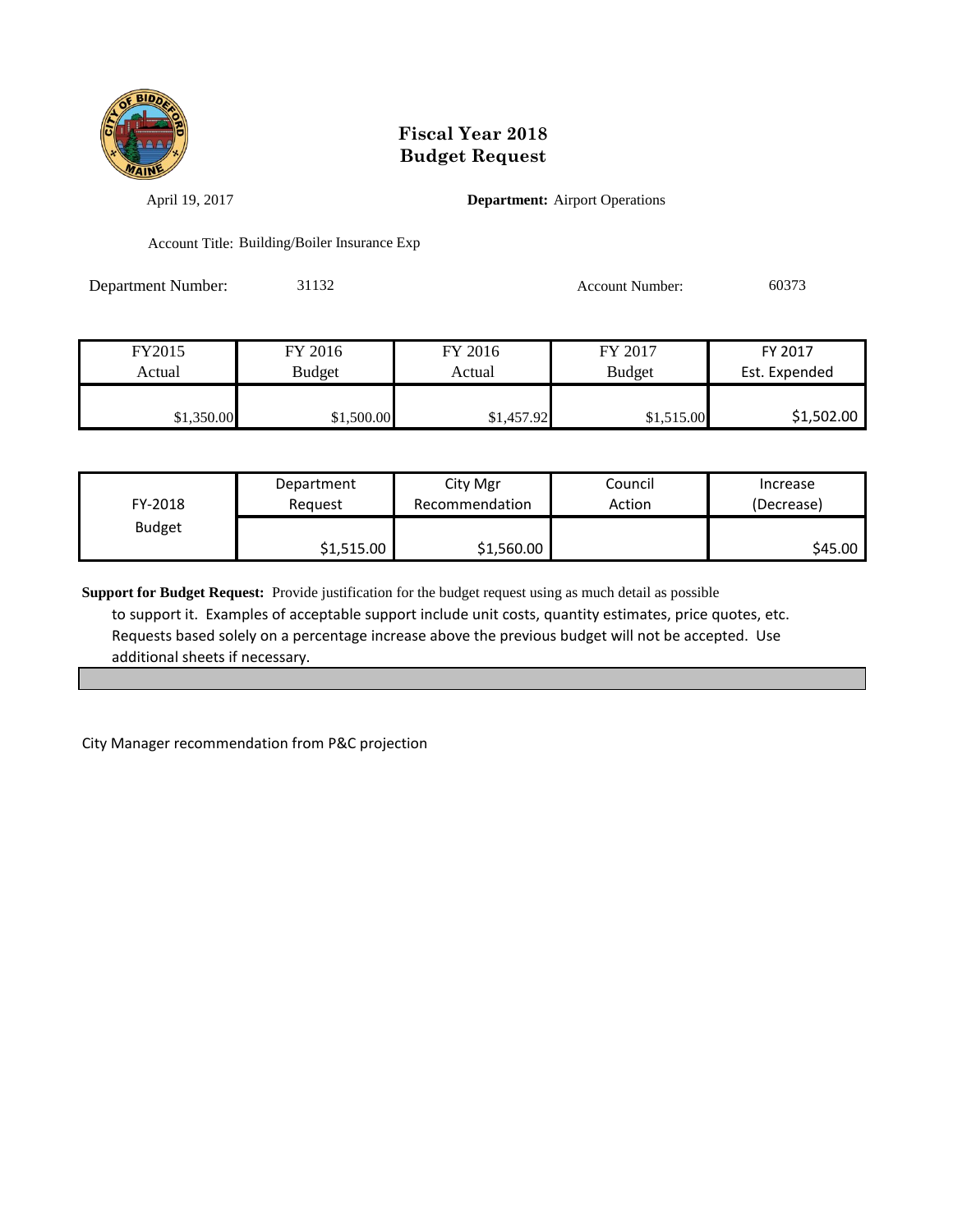

April 19, 2017 **Department:** Airport Operations

Account Title: Electricity Expense

Department Number: 31132 Account Number: 60400

| FY2015     | FY 2016    | FY 2016    | FY 2017       | FY 2017       |
|------------|------------|------------|---------------|---------------|
| Actual     | Budget     | Actual     | <b>Budget</b> | Est. Expended |
|            |            |            |               |               |
| \$2,487.87 | \$3,210.00 | \$2,892.76 | \$4,000.00    | \$2,900.00    |

| FY-2018       | Department | City Mgr       | Council | Increase     |
|---------------|------------|----------------|---------|--------------|
|               | Reauest    | Recommendation | Action  | (Decrease)   |
| <b>Budget</b> | \$3,000.00 | \$3,000.00     |         | (\$1,000.00) |

**Support for Budget Request:** Provide justification for the budget request using as much detail as possible to support it. Examples of acceptable support include unit costs, quantity estimates, price quotes, etc. Requests based solely on a percentage increase above the previous budget will not be accepted. Use additional sheets if necessary.

Electricty decreased due anticipated cost of running heat pump is much less than anticipated.

| FY Review | <b>Budget</b> |          | Actual |          |
|-----------|---------------|----------|--------|----------|
| FY2011    | \$            | 2,000.00 | \$     | 3,826.65 |
| FY2012    | \$            | 3,800.00 | \$     | 4,150.16 |
| FY2013    | \$            | 3,800.00 | \$     | 3,234.93 |
| FY2014    | \$            | 3,800.00 | \$     | 3,042.96 |
| FY2015    | \$            | 2,500.00 | \$     | 2,487.87 |
| FY2016    | \$            | 3,210.00 | \$     | 2,892.76 |
| FY2017    | \$            | 4,000.00 | \$     | 2,900.00 |
|           | Average       |          | \$     | 3,219.33 |
|           | Median        |          | \$     | 3,042.96 |
|           | Maximum       |          | \$     | 4.150.16 |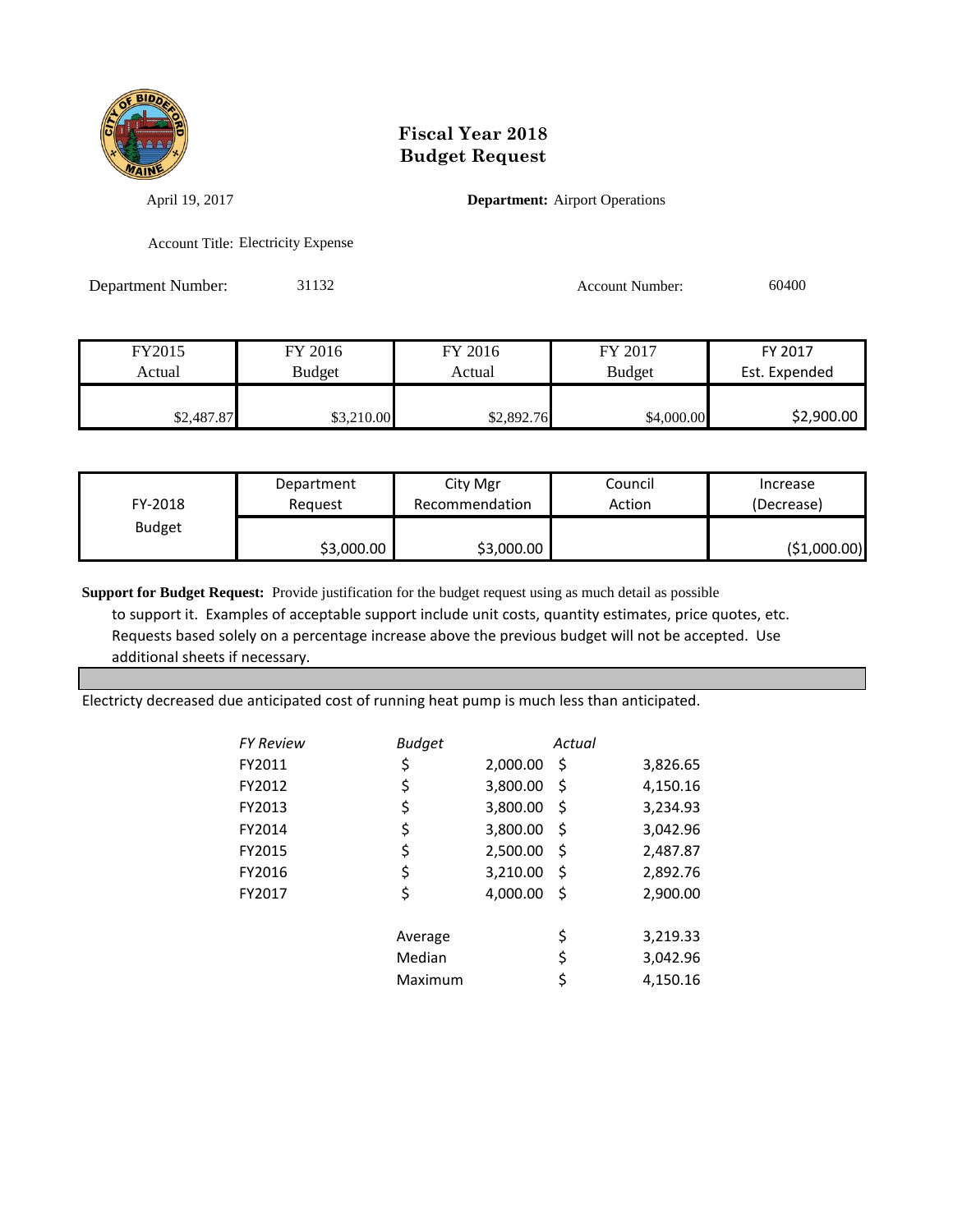

April 19, 2017 **Department:** Airport Operations

Account Title: Water Expense

Department Number: 31132 Account Number: 60401

| FY2015   | FY 2016       | FY 2016  | FY 2017       | FY 2017       |
|----------|---------------|----------|---------------|---------------|
| Actual   | <b>Budget</b> | Actual   | <b>Budget</b> | Est. Expended |
|          |               |          |               |               |
| \$133.86 | \$200.00      | \$151.05 | \$150.00      | \$125.00      |

| FY-2018       | Department | City Mgr       | Council | Increase   |
|---------------|------------|----------------|---------|------------|
|               | Reauest    | Recommendation | Action  | (Decrease) |
| <b>Budget</b> | \$180.00   | \$182.00       |         | \$32.00    |

**Support for Budget Request:** Provide justification for the budget request using as much detail as possible to support it. Examples of acceptable support include unit costs, quantity estimates, price quotes, etc. Requests based solely on a percentage increase above the previous budget will not be accepted. Use additional sheets if necessary.

Maine Water co has projected a 20% increase due to infracture improvements.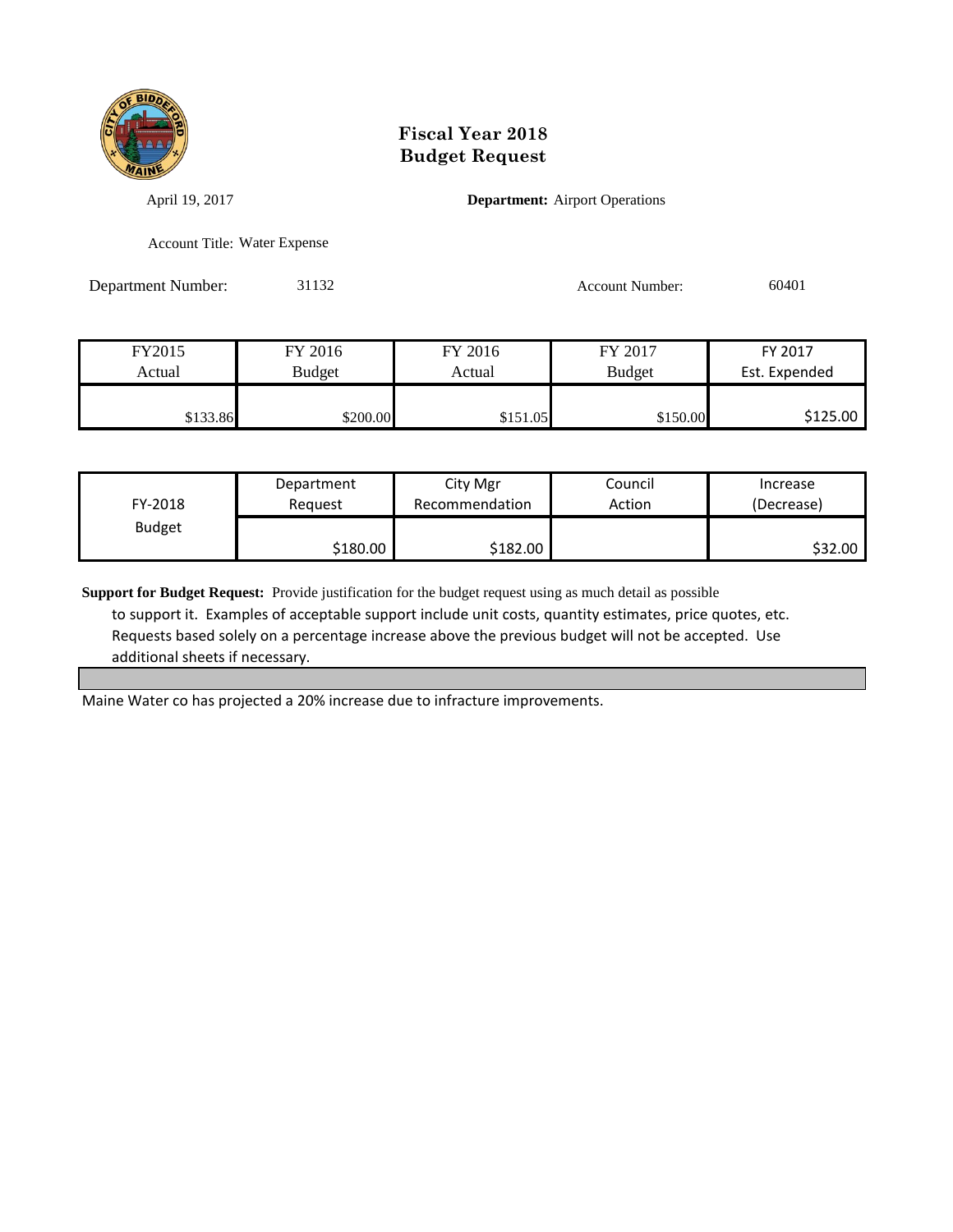

April 19, 2017 **Department:** Airport Operations

Account Title: Phone/Celular/Paging Exp

Department Number: 31132 Account Number: 60402

| FY2015     | FY 2016       | FY 2016    | FY 2017       | FY 2017       |
|------------|---------------|------------|---------------|---------------|
| Actual     | <b>Budget</b> | Actual     | <b>Budget</b> | Est. Expended |
|            |               |            |               |               |
| \$2,279.53 | \$2,000.00    | \$2,509.20 | \$2,600.00    | \$2,516.00    |

| FY-2018       | Department | City Mgr       | Council | Increase   |
|---------------|------------|----------------|---------|------------|
|               | Reguest    | Recommendation | Action  | (Decrease) |
| <b>Budget</b> | \$2,600.00 | \$2,640.00     |         | \$40.00    |

**Support for Budget Request:** Provide justification for the budget request using as much detail as possible

 to support it. Examples of acceptable support include unit costs, quantity estimates, price quotes, etc. Requests based solely on a percentage increase above the previous budget will not be accepted. Use additional sheets if necessary.

Covers the cost of Time Warner Internet and Two telephone lines one of which is dedicated to the gas pump and pumps and credit card machine.

|     | Unit (month) | Rate      | Subtotal |
|-----|--------------|-----------|----------|
| TWC |              | 220.00 \$ | 2,640.00 |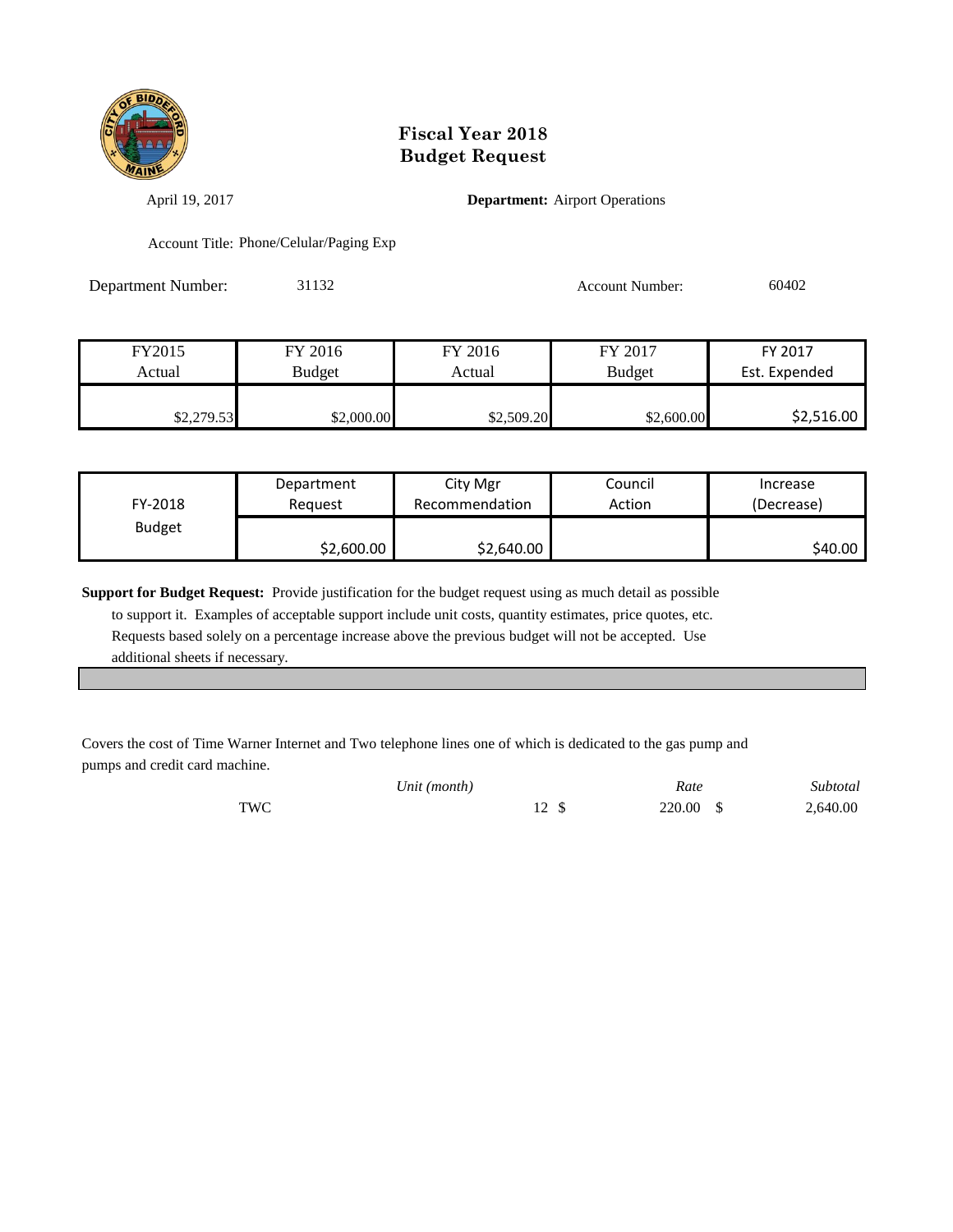

April 19, 2017 **Department:** Airport Operations

Account Title: Sewer User Fee Expense

Department Number: 31132 Account Number: 60404

| FY2015   | FY 2016  | FY 2016  | FY 2017       | FY 2017       |
|----------|----------|----------|---------------|---------------|
| Actual   | Budget   | Actual   | <b>Budget</b> | Est. Expended |
|          |          |          |               |               |
| \$392.10 | \$500.00 | \$320.99 | \$350.00      | \$350.00      |

| FY-2018       | Department | City Mgr       | Council | Increase   |
|---------------|------------|----------------|---------|------------|
|               | Reauest    | Recommendation | Action  | (Decrease) |
| <b>Budget</b> | \$350.00   | \$350.00       |         | \$0.00     |

**Support for Budget Request:** Provide justification for the budget request using as much detail as possible to support it. Examples of acceptable support include unit costs, quantity estimates, price quotes, etc. Requests based solely on a percentage increase above the previous budget will not be accepted. Use additional sheets if necessary.

Sewer use fees expected to stay the same for the coming year.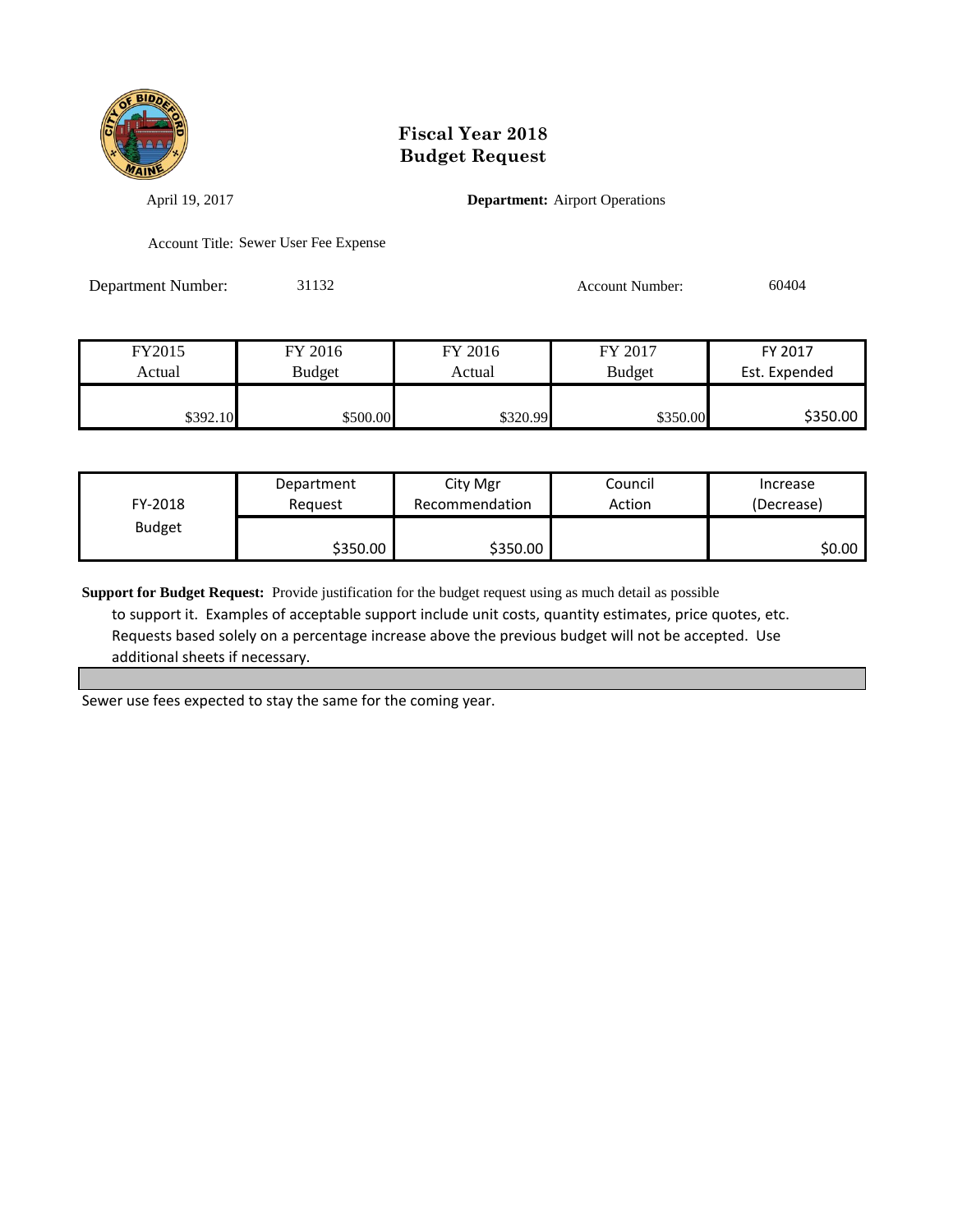

April 19, 2017 **Department:** Airport Operations

Account Title: Heating Fuel Expense

Department Number: 31132 Account Number: 60405

| FY2015     | FY 2016       | FY 2016    | FY 2017       | FY 2017       |
|------------|---------------|------------|---------------|---------------|
| Actual     | <b>Budget</b> | Actual     | <b>Budget</b> | Est. Expended |
|            |               |            |               |               |
| \$7,137.01 | \$4,000.00    | \$2,782.61 | \$2,560.00    | \$3,800.00    |

| FY-2018       | Department | City Mgr       | Council | Increase   |
|---------------|------------|----------------|---------|------------|
|               | Reguest    | Recommendation | Action  | (Decrease) |
| <b>Budget</b> | \$3,500.00 | \$3,500.00     |         | \$940.00   |

**Support for Budget Request:** Provide justification for the budget request using as much detail as possible

 to support it. Examples of acceptable support include unit costs, quantity estimates, price quotes, etc. Requests based solely on a percentage increase above the previous budget will not be accepted. Use additional sheets if necessary.

Cost of heating the hanger has increased. The \$940.00 increase in propaine cost is off set by the decrease in the cost of in the cost of electricty.

| FY Review |         | <b>Budget</b> |    | Actual     |
|-----------|---------|---------------|----|------------|
| FY2011    | \$      | 2,000.00      | S  | 2,742.11   |
| FY2012    | \$      | 2,000.00      | \$ | 4,636.07   |
| FY2013    | \$      | 3,500.00      | \$ | 5,147.51   |
| FY2014    | \$      | 3,500.00      | \$ | 6,238.82   |
| FY2015    | \$      | 3,500.00      | \$ | 7,137.01   |
| FY2016    | \$      | 4,000.00      | \$ | 2,782.61   |
| FY2017    | \$      | 2,560.00      |    | \$3,800.00 |
|           | Average |               | \$ | 4,640.59   |
|           | Median  |               | \$ | 4,636.07   |
|           | Maximum |               | \$ | 7,137.01   |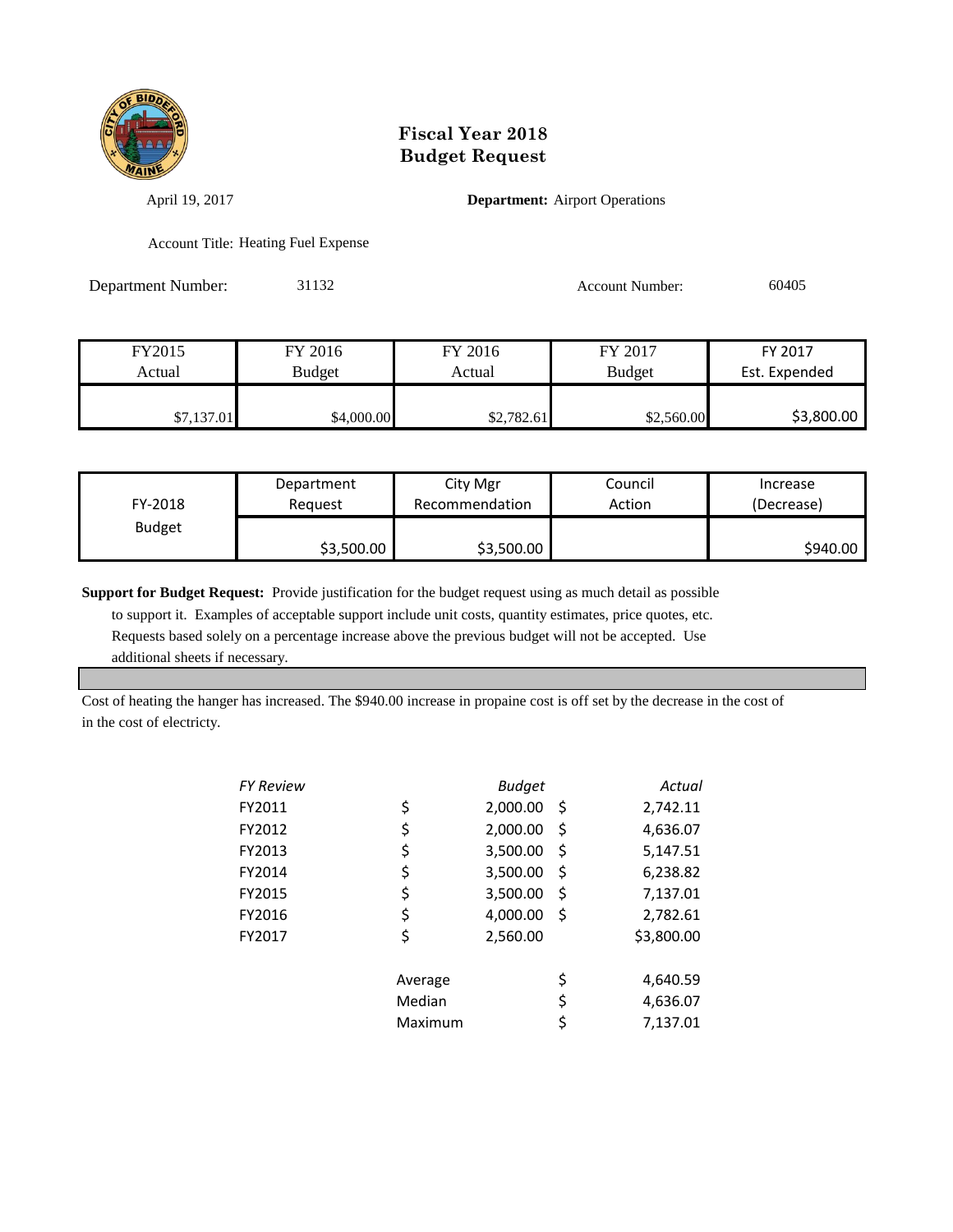

April 19, 2017 **Department:** Airport Operations

Account Title: Diesel Fuel Expense

Department Number: 31132 Account Number: 60410

FY2015 FY 2016 FY 2016 FY 2017 FY 2017 Actual Budget Actual Budget Est. Expended \$1,704.20 \$1,500.00 \$633.95 \$1,500.00 \$1,000.00

| FY-2018       | Department | City Mgr       | Council | Increase    |
|---------------|------------|----------------|---------|-------------|
|               | Reauest    | Recommendation | Action  | (Decrease)  |
| <b>Budget</b> | \$1,500.00 | \$1,300.00     |         | ( \$200.00] |

**Support for Budget Request:** Provide justification for the budget request using as much detail as possible to support it. Examples of acceptable support include unit costs, quantity estimates, price quotes, etc. Requests based solely on a percentage increase above the previous budget will not be accepted. Use additional sheets if necessary.

To cover the cost of fuel for loader used for snow removal and tractor used for grass and brush hogging.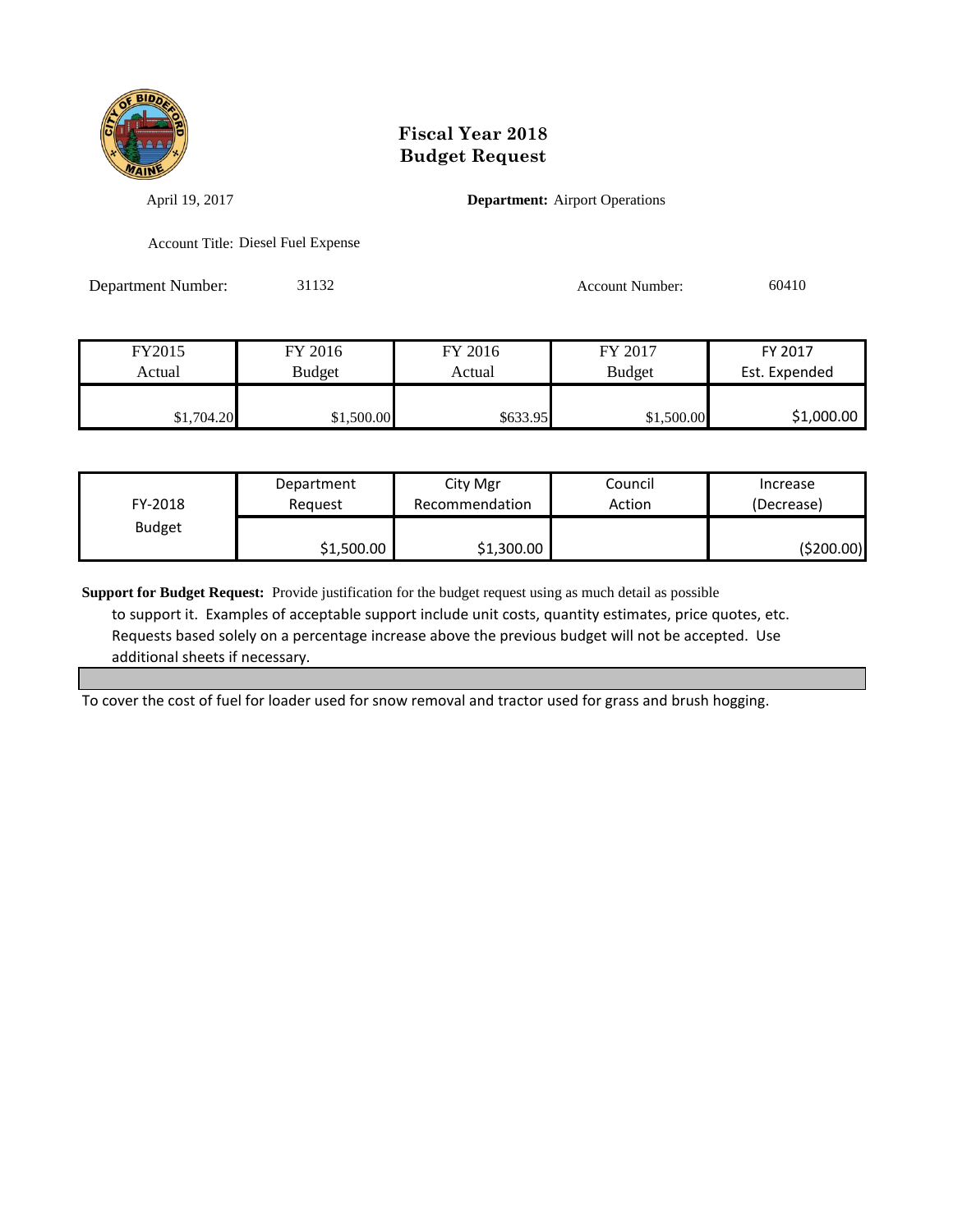

April 19, 2017 **Department:** Airport Operations

Account Title: Gasoline Expense

Department Number: 31132 Account Number: 60411

| FY2015      | FY 2016       | FY 2016      | FY 2017       | FY 2017       |
|-------------|---------------|--------------|---------------|---------------|
| Actual      | <b>Budget</b> | Actual       | <b>Budget</b> | Est. Expended |
| \$94,299.53 | \$130,000.00  | \$108,664.90 | \$125,000.00  | \$125,000.00  |

| FY-2018       | Department   | City Mgr       | Council | Increase    |
|---------------|--------------|----------------|---------|-------------|
|               | Reauest      | Recommendation | Action  | (Decrease)  |
| <b>Budget</b> | \$140,000.00 | \$140,000.00   |         | \$15,000.00 |

**Support for Budget Request:** Provide justification for the budget request using as much detail as possible to support it. Examples of acceptable support include unit costs, quantity estimates, price quotes, etc. Requests based solely on a percentage increase above the previous budget will not be accepted. Use additional sheets if necessary.

Cost of gasoline for the next fiscal year is expected to be higher and we anticipate increased sales based on increased traffic this past year.

| FY Review |         | <b>Budget</b> |     | Actual       |
|-----------|---------|---------------|-----|--------------|
| FY2011    | \$      | 50,400.00     | \$, | 80,466.78    |
| FY2012    | \$      | 90,000.00     | \$  | 131,848.00   |
| FY2013    | \$      | 120,000.00    | Ş   | 108,946.45   |
| FY2014    | \$      | 130,000.00    | \$  | 78,089.79    |
| FY2015    | \$      | 130,000.00    | \$  | 94,299.53    |
| FY2016    | \$      | 130,000.00    | \$  | 108,664.90   |
| FY2017    | \$      | 125,000.00    |     | \$125,000.00 |
|           | Average |               | \$  | 103,902.21   |
|           | Median  |               | \$  | 108,664.90   |
|           | Maximum |               | \$  | 131,848.00   |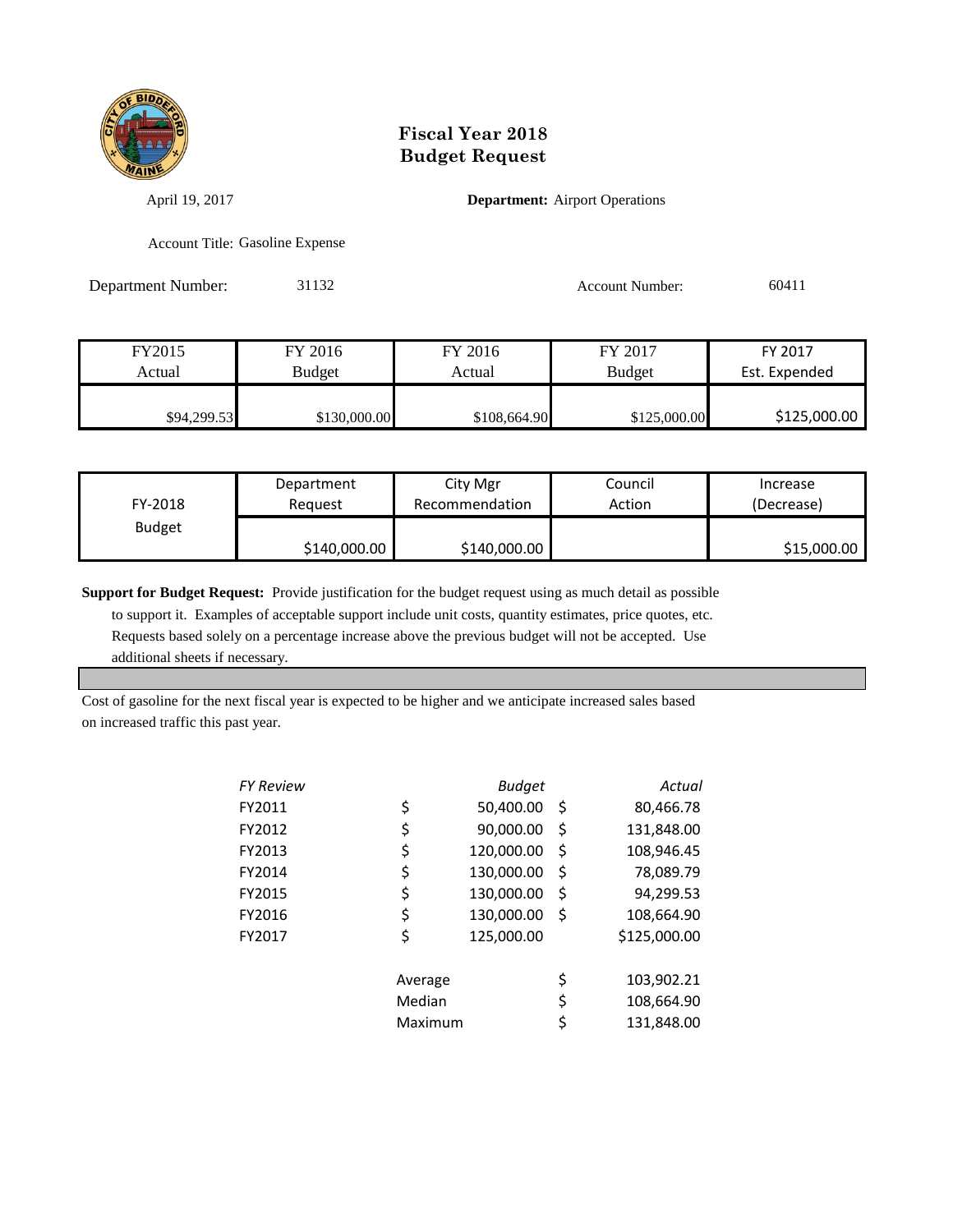

April 19, 2017 **Department:** Airport Operations

Account Title: Building Repair/Maint Exp

Department Number: 31132 Account Number: 60450

| FY2015     | FY 2016       | FY 2016     | FY 2017       | FY 2017       |
|------------|---------------|-------------|---------------|---------------|
| Actual     | <b>Budget</b> | Actual      | <b>Budget</b> | Est. Expended |
|            |               |             |               |               |
| \$6,377.87 | \$5,000.00    | \$33,004.95 | \$5,000.00    | \$5,000.00    |

| FY-2018       | Department | City Mgr       | Council | Increase   |
|---------------|------------|----------------|---------|------------|
|               | Reauest    | Recommendation | Action  | (Decrease) |
| <b>Budget</b> | \$5,650.00 | \$5,000.00     |         | \$0.00     |

**Support for Budget Request:** Provide justification for the budget request using as much detail as possible

 to support it. Examples of acceptable support include unit costs, quantity estimates, price quotes, etc. Requests based solely on a percentage increase above the previous budget will not be accepted. Use additional sheets if necessary.

| Replace ceiling tiles                                                                    |    | 1,000.00 |
|------------------------------------------------------------------------------------------|----|----------|
| Electrical supplies, light globes for runway, bulbs for runway, light bulbs for building | ◡  | 500.00   |
| Lumber, sheet rock                                                                       | D  | 500.00   |
| 8 foot step ladder                                                                       | Φ  | 350.00   |
| Paint and supplies for exterior of building                                              | Φ  | 2,000.00 |
| Plumbing repairs                                                                         | D  | 500.00   |
| Electrical repairs                                                                       | ۰D | 500.00   |
| <b>Annual Tank Inspection Svcs</b>                                                       |    | 300.00   |
|                                                                                          |    | 5,650.00 |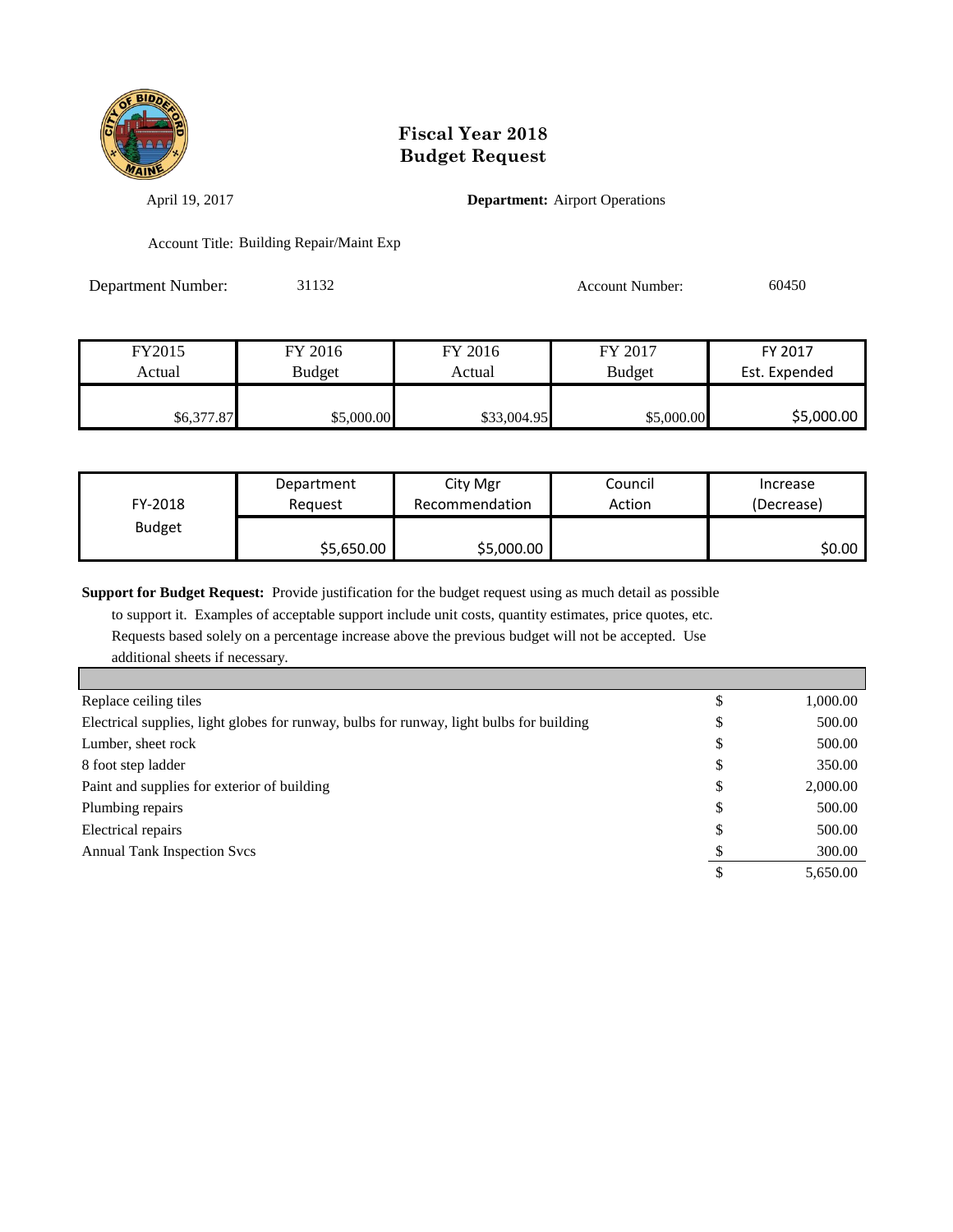

April 19, 2017 **Department:** Airport Operations

Account Title: Operating Equip Repair Exp

Department Number: 31132 Account Number: 60452

| FY2015   | FY 2016  | FY 2016  | FY 2017       | FY 2017       |
|----------|----------|----------|---------------|---------------|
| Actual   | Budget   | Actual   | <b>Budget</b> | Est. Expended |
|          |          |          |               |               |
| \$303.61 | \$750.00 | \$338.90 | \$750.00      | \$750.00      |

| FY-2018       | Department | City Mgr       | Council | Increase   |
|---------------|------------|----------------|---------|------------|
|               | Reauest    | Recommendation | Action  | (Decrease) |
| <b>Budget</b> | \$750.00   | \$750.00       |         | \$0.00     |

**Support for Budget Request:** Provide justification for the budget request using as much detail as possible to support it. Examples of acceptable support include unit costs, quantity estimates, price quotes, etc. Requests based solely on a percentage increase above the previous budget will not be accepted. Use additional sheets if necessary.

Repairs to gas pump and replacement hoses.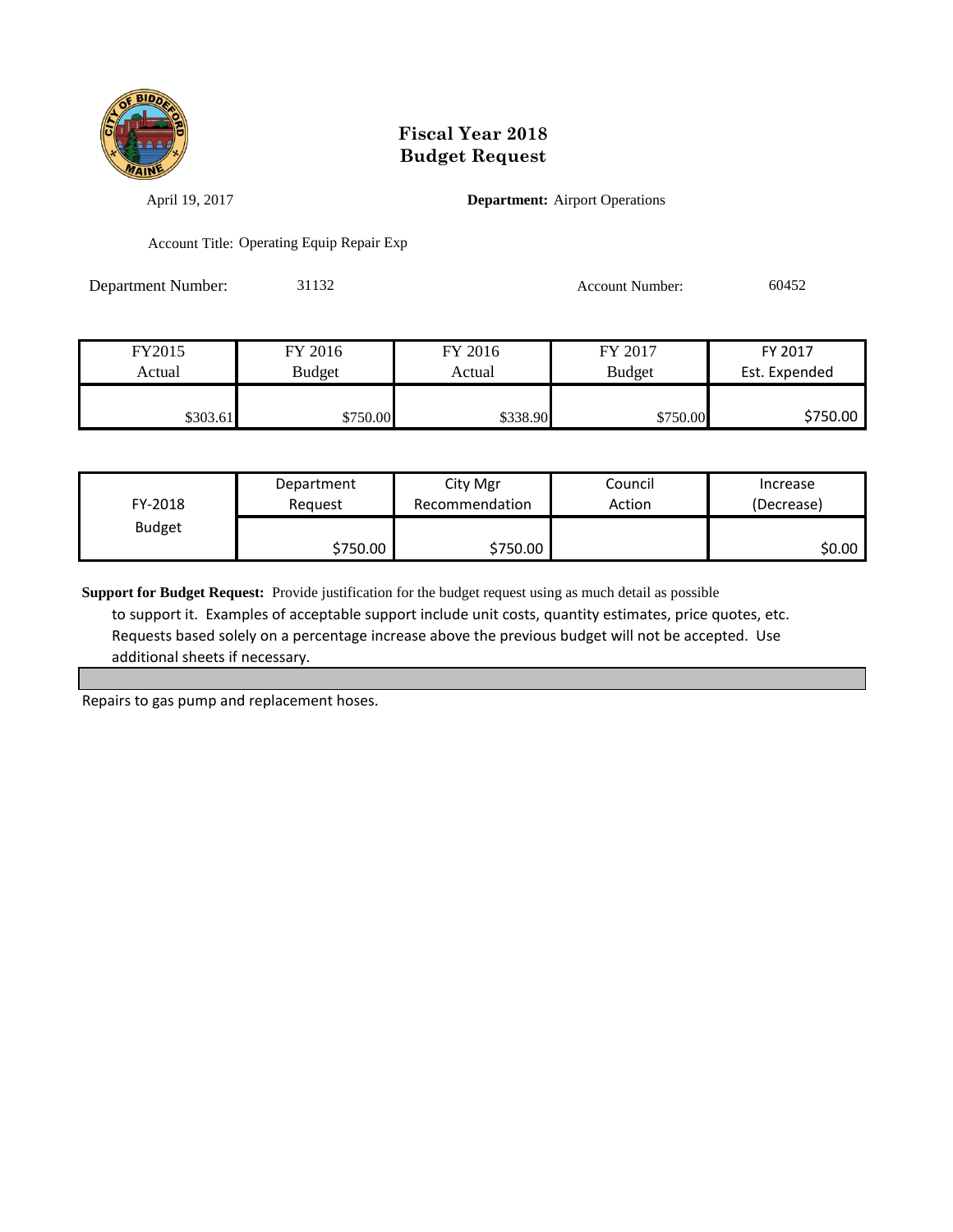

April 19, 2017 **Department:** Airport Operations

Account Title: Vehicle Repair/Tires/Oil Exp

Department Number: 31132 Account Number: 60453

| FY2015     | FY 2016       | FY 2016    | FY 2017       | FY 2017       |
|------------|---------------|------------|---------------|---------------|
| Actual     | <b>Budget</b> | Actual     | <b>Budget</b> | Est. Expended |
|            |               |            |               |               |
| \$2,792.43 | \$2,000.00    | \$3,680.62 | \$3,000.00    | \$3,556.00    |

| FY-2018       | Department | City Mgr       | Council | Increase   |
|---------------|------------|----------------|---------|------------|
|               | Reauest    | Recommendation | Action  | (Decrease) |
| <b>Budget</b> | \$3,000.00 | \$3,200.00     |         | \$200.00   |

**Support for Budget Request:** Provide justification for the budget request using as much detail as possible

 to support it. Examples of acceptable support include unit costs, quantity estimates, price quotes, etc. Requests based solely on a percentage increase above the previous budget will not be accepted. Use additional sheets if necessary.

To cover the cost for repairs to loader and tractor.

| FY Review |         | <b>Budget</b> |      | Actual   |
|-----------|---------|---------------|------|----------|
| FY2011    | \$      | 2,000.00      | - \$ | 6,350.41 |
| FY2012    | \$      | 2,000.00      | \$   | 1,963.53 |
| FY2013    | \$      | 2,000.00      | \$   | 2,490.31 |
| FY2014    | \$      | 2,000.00      | S    | 1,240.20 |
| FY2015    | \$      | 2,000.00      | \$   | 2,792.43 |
| FY2016    | \$      | 2,000.00      | S    | 3,680.62 |
| FY2017    | \$      | 3,000.00      | Ś    | 3,556.00 |
|           |         |               |      |          |
|           | Average |               | \$   | 3,153.36 |
|           | Median  |               | \$   | 2,792.43 |

Maximum \$ 6,350.41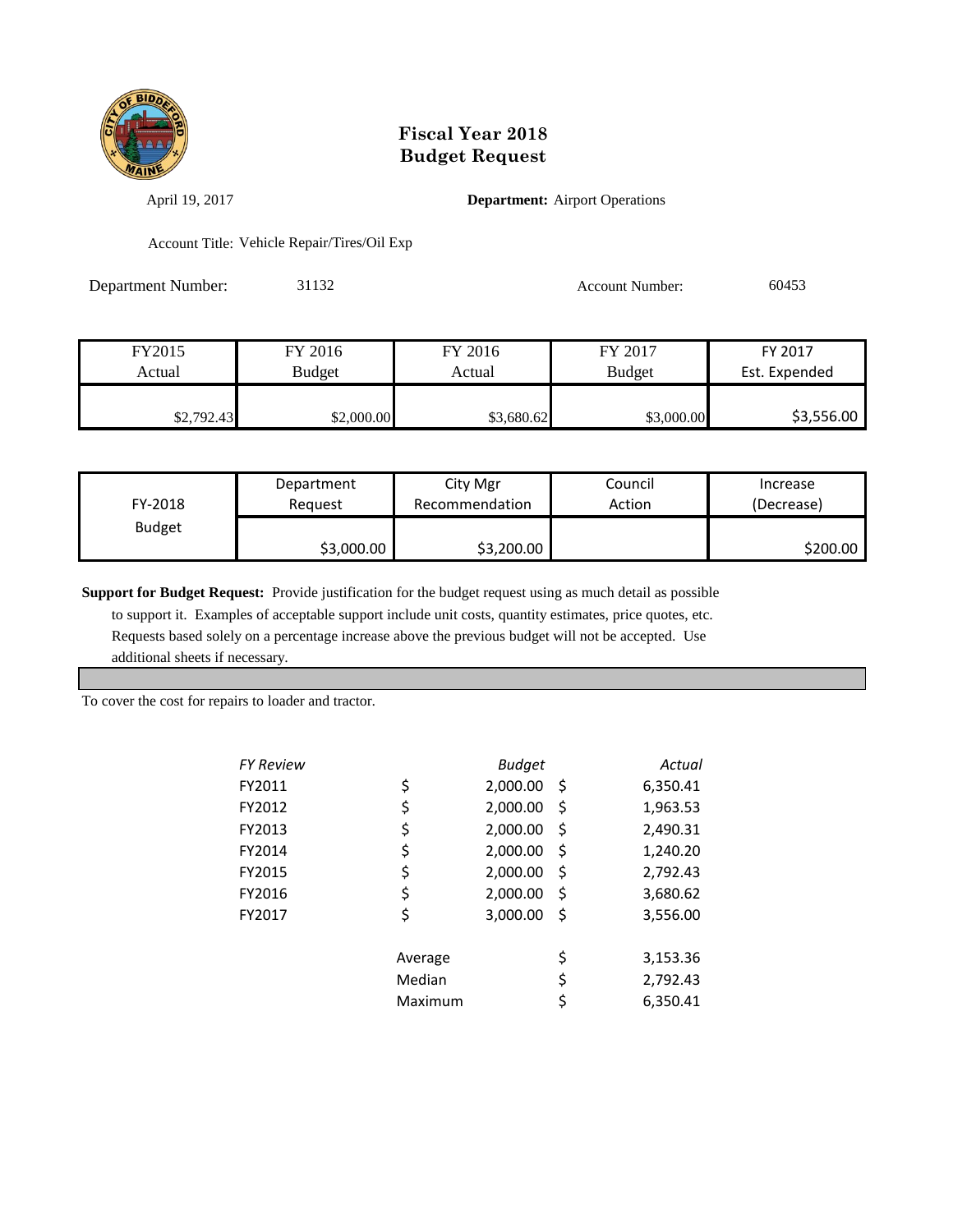

April 19, 2017 **Department:** Airport Operations

Account Title: Grounds Maint/Improve Exp

Department Number: 31132 Account Number: 60454

| FY2015     | FY 2016       | FY 2016  | FY 2017       | FY 2017       |
|------------|---------------|----------|---------------|---------------|
| Actual     | <b>Budget</b> | Actual   | <b>Budget</b> | Est. Expended |
|            |               |          |               |               |
| \$6,472.32 | \$5,000.00    | \$714.71 | \$5,000.00    | \$5,000.00    |

| FY-2018       | Department | City Mgr       | Council | Increase      |
|---------------|------------|----------------|---------|---------------|
|               | Reauest    | Recommendation | Action  | (Decrease)    |
| <b>Budget</b> | \$5,000.00 | \$4,000.00     |         | ( \$1,000.00) |

**Support for Budget Request:** Provide justification for the budget request using as much detail as possible

 to support it. Examples of acceptable support include unit costs, quantity estimates, price quotes, etc. Requests based solely on a percentage increase above the previous budget will not be accepted. Use additional sheets if necessary.

| Painting of lines on runway |                  | \$      | 4,600.00      |                 |  |
|-----------------------------|------------------|---------|---------------|-----------------|--|
| miscellaneous               |                  | Ş       | 400.00        |                 |  |
|                             |                  | $\zeta$ | 5,000.00      |                 |  |
|                             | <b>FY Review</b> |         | <b>Budget</b> | Actual          |  |
|                             | FY2011           | \$      | 10,000.00 \$  | 31,827.24       |  |
|                             | FY2012           | \$      | 230,000.00 \$ | 37,245.36       |  |
|                             | FY2013           | \$      | 21,500.00 \$  | 17,636.53       |  |
|                             | FY2014           | \$      | 10,000.00 \$  | 3,681.15        |  |
|                             | FY2015           | \$      | $5,000.00$ \$ | 6,472.32        |  |
|                             | FY2016           | \$      | $5,000.00$ \$ | 714.71          |  |
|                             | FY2017           | \$      | $5,000.00$ \$ | 5,000.00        |  |
|                             |                  | Average |               | \$<br>14,653.90 |  |
|                             |                  | Median  |               | \$<br>6,472.32  |  |
|                             |                  | Maximum |               | \$<br>37,245.36 |  |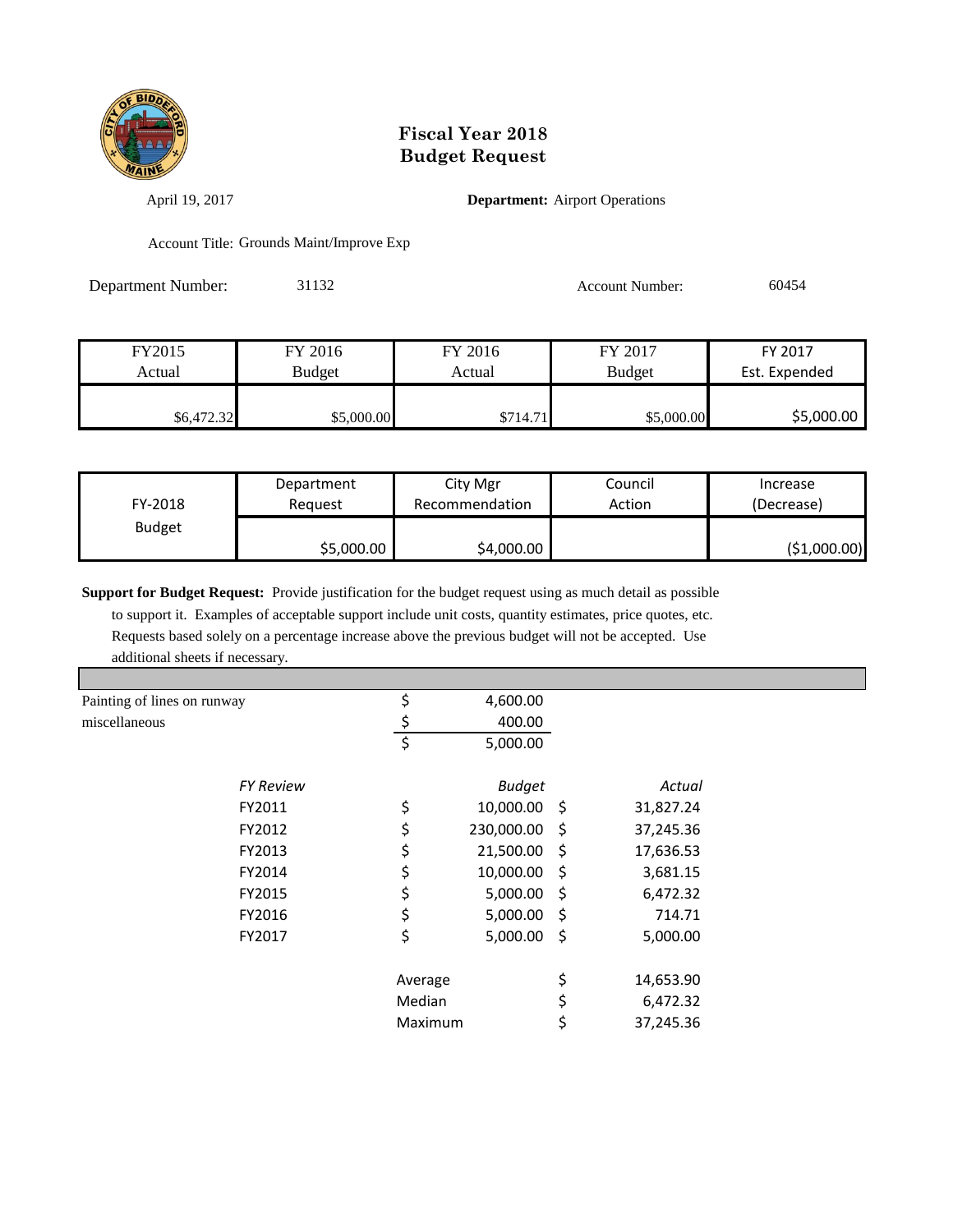

April 19, 2017 **Department:** Airport Operations

Account Title: Admin/Office Supp/Eqt Non-Cap

Department Number: 31132 Account Number: 60500

| FY2015   | FY 2016       | FY 2016    | FY 2017       | FY 2017       |
|----------|---------------|------------|---------------|---------------|
| Actual   | <b>Budget</b> | Actual     | <b>Budget</b> | Est. Expended |
|          |               |            |               |               |
| \$294.67 | \$500.00      | \$1,430.09 | \$2,200.00    | \$700.00      |

| FY-2018       | Department | City Mgr       | Council | Increase   |
|---------------|------------|----------------|---------|------------|
|               | Reauest    | Recommendation | Action  | (Decrease) |
| <b>Budget</b> | \$2,000.00 | \$1,450.00     |         | (\$750.00) |

**Support for Budget Request:** Provide justification for the budget request using as much detail as possible

 to support it. Examples of acceptable support include unit costs, quantity estimates, price quotes, etc. Requests based solely on a percentage increase above the previous budget will not be accepted. Use additional sheets if necessary.

| New color printer                                  | 350.00   |
|----------------------------------------------------|----------|
| office supplies, binders, note pads, pens, pencils | 150.00   |
| Auto cad program                                   | 500.00   |
| New office chairs 3x \$150                         | 450.00   |
|                                                    | 1,450.00 |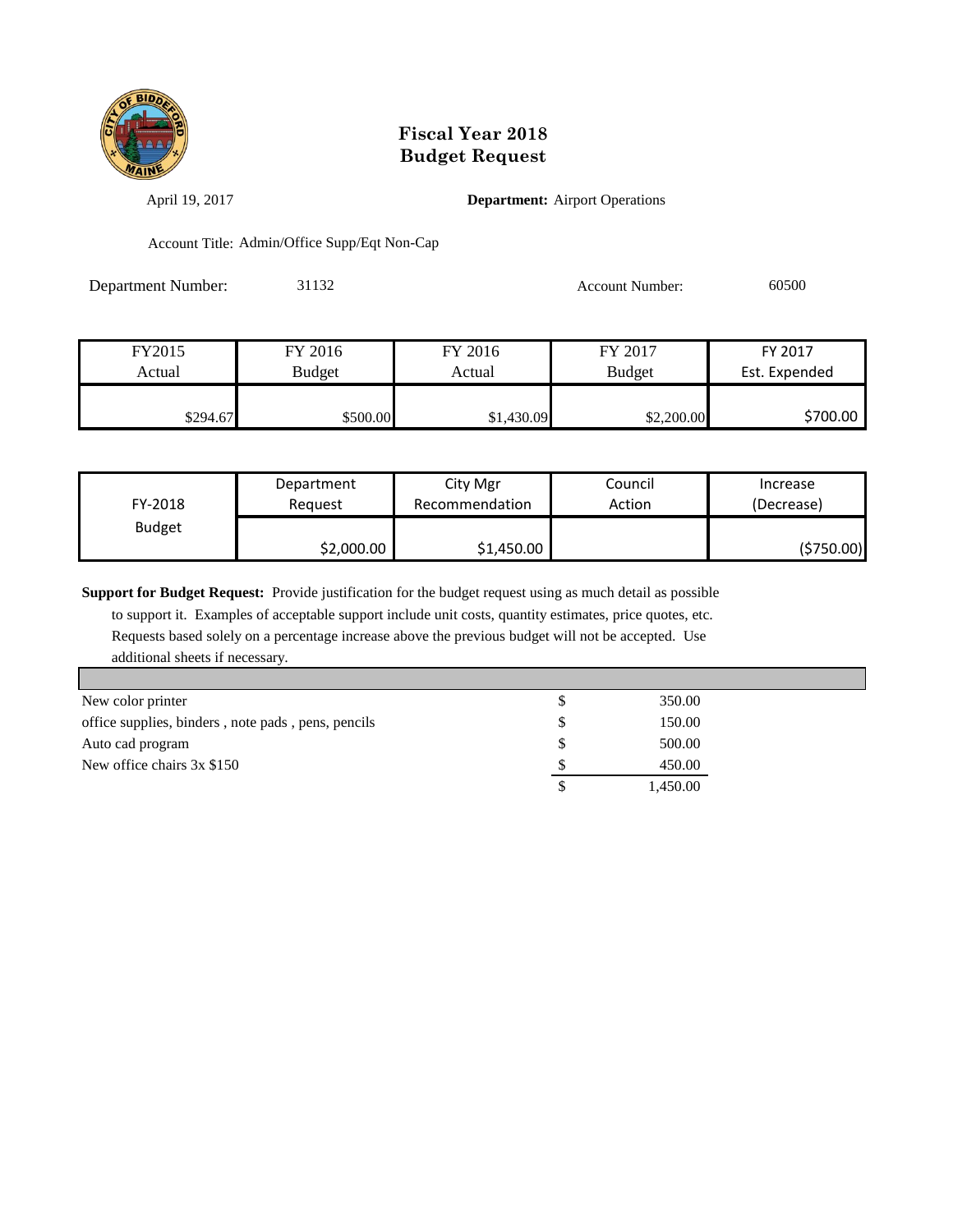

April 19, 2017 **Department:** Airport Operations

Account Title: Operating Supp/Eqt Non-Cap

Department Number: 31132 Account Number: 60501

| FY2015     | FY 2016       | FY 2016    | FY 2017       | FY 2017       |
|------------|---------------|------------|---------------|---------------|
| Actual     | <b>Budget</b> | Actual     | <b>Budget</b> | Est. Expended |
|            |               |            |               |               |
| \$2,232.80 | \$1,000.00    | \$1,435.35 | \$1,250.00    | \$2,744.00    |

| FY-2018       | Department | City Mgr       | Council | Increase   |
|---------------|------------|----------------|---------|------------|
|               | Reauest    | Recommendation | Action  | (Decrease) |
| <b>Budget</b> | \$1,500.00 | \$1,500.00     |         | \$250.00   |

**Support for Budget Request:** Provide justification for the budget request using as much detail as possible to support it. Examples of acceptable support include unit costs, quantity estimates, price quotes, etc. Requests based solely on a percentage increase above the previous budget will not be accepted. Use additional sheets if necessary.

signage, windsocks, vacuum cleaner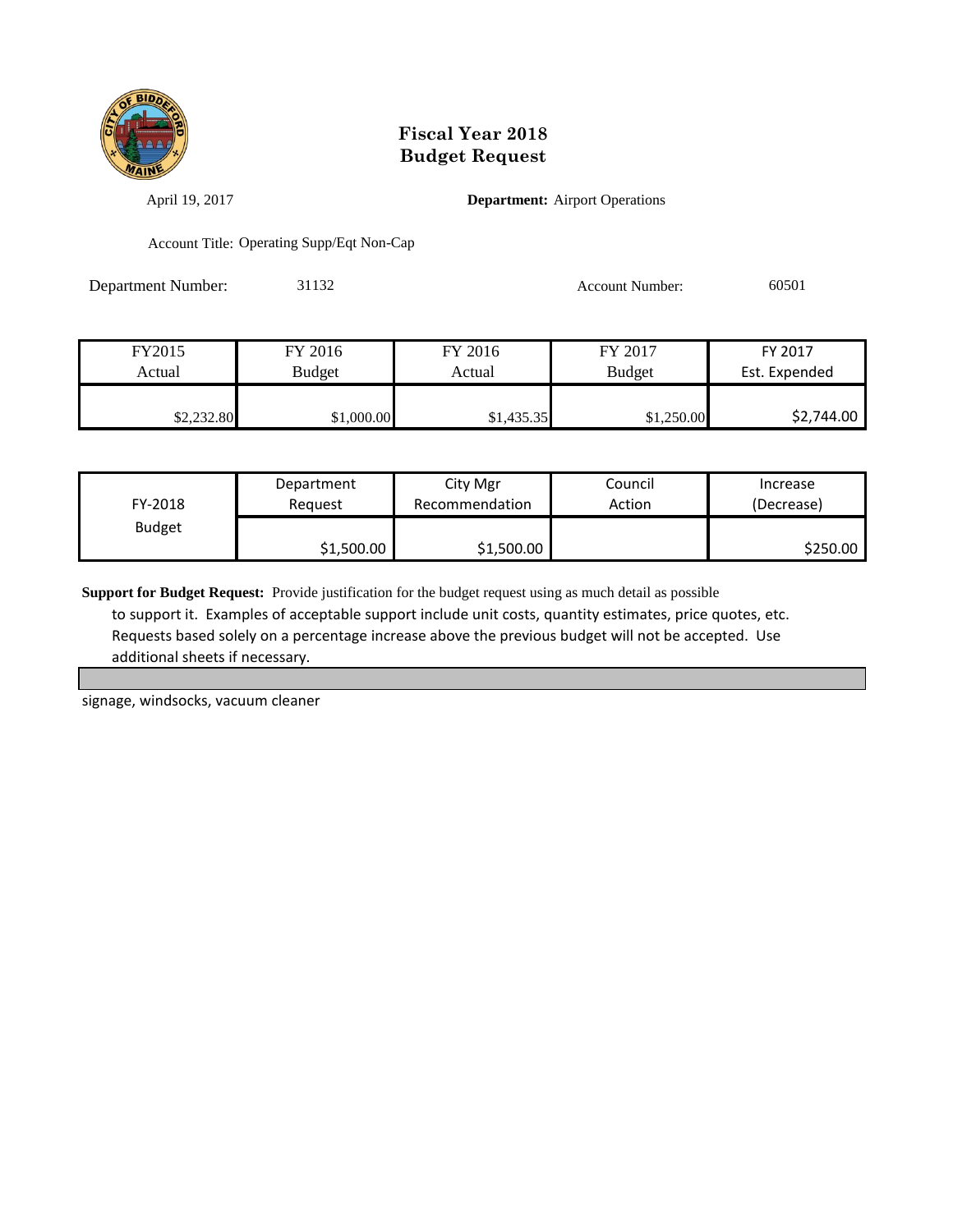

April 19, 2017 **Department:** Airport Operations

Account Title: Land Purchase/Improve Cap

Department Number: 31132 Account Number: 60600

| FY2015 | FY 2016       | FY 2016     | FY 2017       | FY 2017       |
|--------|---------------|-------------|---------------|---------------|
| Actual | <b>Budget</b> | Actual      | <b>Budget</b> | Est. Expended |
|        |               |             |               |               |
| \$0.00 | \$125,000.00  | \$52,800.00 | \$125,000.00  | \$50,000.00   |

| FY-2018       | Department | City Mgr       | Council | Increase   |
|---------------|------------|----------------|---------|------------|
|               | Reauest    | Recommendation | Action  | (Decrease) |
| <b>Budget</b> | \$0.00     | \$0.00         |         | $-125000$  |

**Support for Budget Request:** Provide justification for the budget request using as much detail as possible to support it. Examples of acceptable support include unit costs, quantity estimates, price quotes, etc. Requests based solely on a percentage increase above the previous budget will not be accepted. Use additional sheets if necessary.

This line removed and moved to *31240 - Airport Reimburseable Improvements*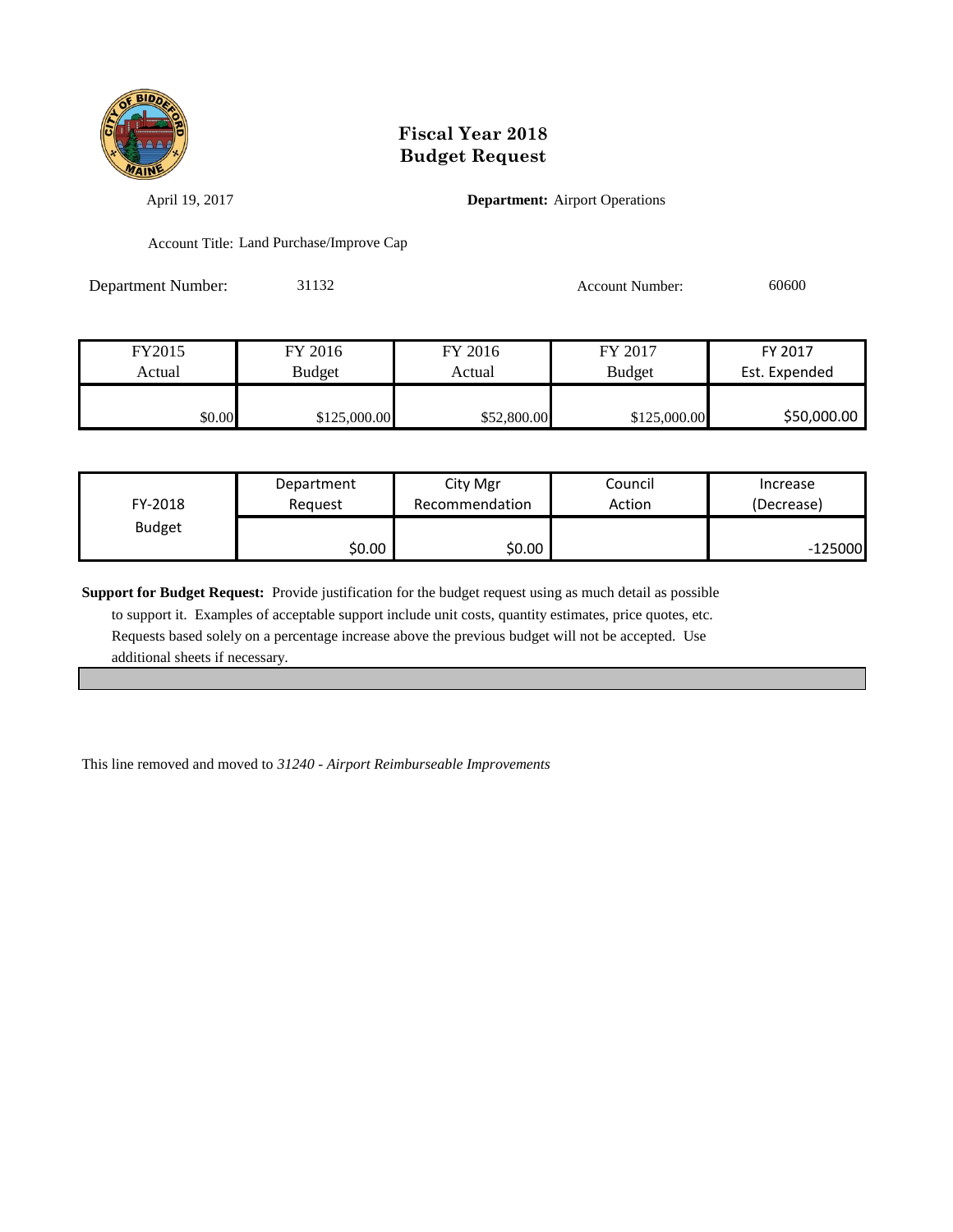

April 19, 2017 **Department:** Airport Operations

Account Title: Building Construc/Repair Cap

Department Number: 31132 Account Number: 60601

| FY2015       | FY 2016     | FY 2016    | FY 2017       | FY 2017       |
|--------------|-------------|------------|---------------|---------------|
| Actual       | Budget      | Actual     | <b>Budget</b> | Est. Expended |
|              |             |            |               |               |
| \$279,005.02 | \$30,257.00 | \$6,673.98 | \$31,900.00   | \$31,900.00   |

| FY-2018       | Department | City Mgr       | Council | Increase       |
|---------------|------------|----------------|---------|----------------|
|               | Reauest    | Recommendation | Action  | (Decrease)     |
| <b>Budget</b> | \$0.00     | \$0.00         |         | ( \$31,900.00) |

**Support for Budget Request:** Provide justification for the budget request using as much detail as possible to support it. Examples of acceptable support include unit costs, quantity estimates, price quotes, etc. Requests based solely on a percentage increase above the previous budget will not be accepted. Use additional sheets if necessary.

This account is closed out and \$16,500 moved to account 60603, a new account for the airport.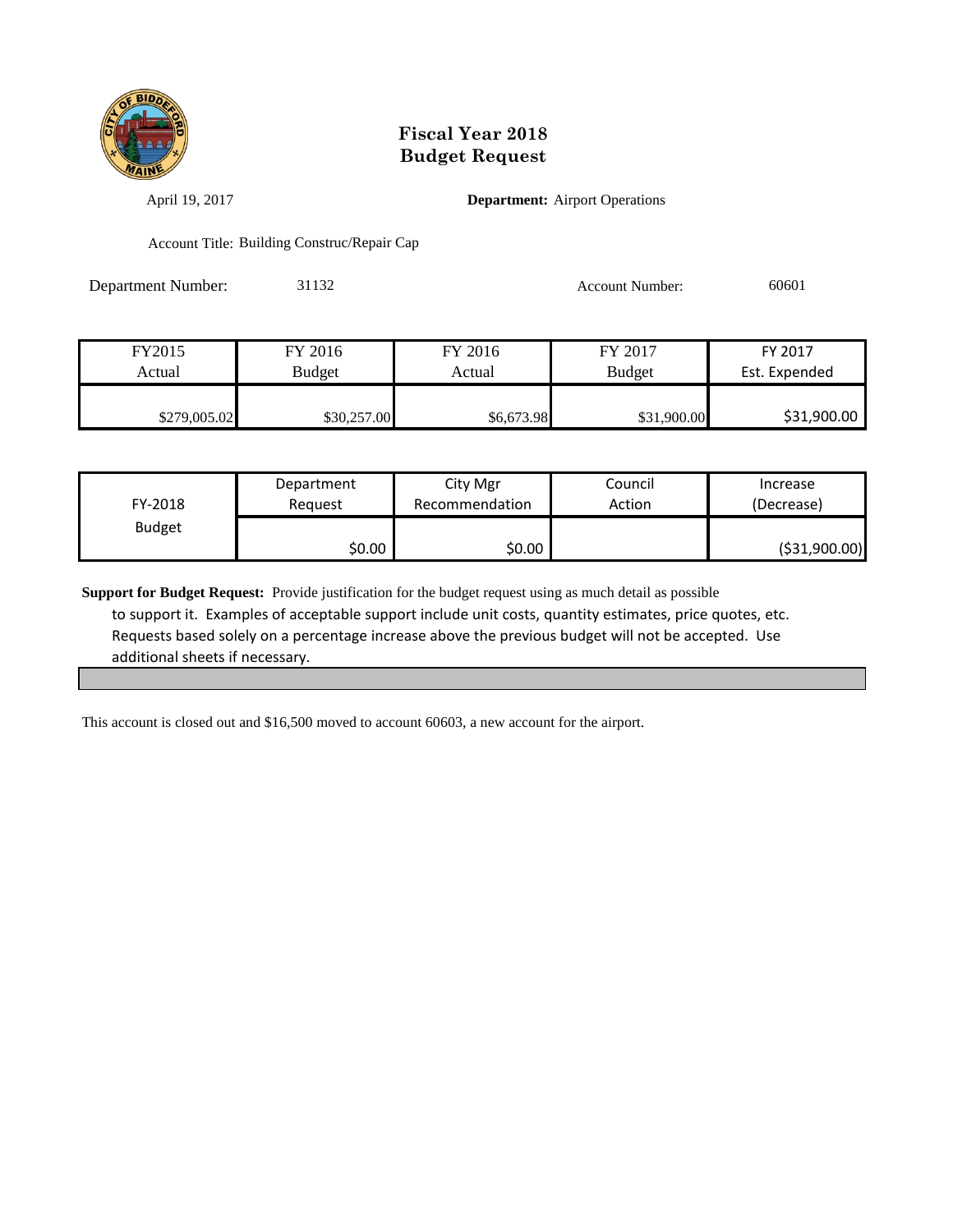

April 19, 2017 **Department:** Airport Operations

Account Title: Vehicle Purchase Capital

| Department Number: | 31132         |         | Account Number: | 60603         |
|--------------------|---------------|---------|-----------------|---------------|
|                    |               |         |                 |               |
| FY2015             | FY 2016       | FY 2016 | FY 2017         | FY 2017       |
| Actual             | <b>Budget</b> | Actual  | Budget          | Est. Expended |
|                    |               |         |                 |               |

\$0.00 \$0.00 \$0.00 \$0.00 \$0.00 \$0.00 \$0.00 \$0.00

|               | Department  | City Mgr       | Council | Increase    |
|---------------|-------------|----------------|---------|-------------|
| FY-2018       | Reauest     | Recommendation | Action  | (Decrease)  |
| <b>Budget</b> |             |                |         |             |
|               | \$16,500.00 | \$16,500.00    |         | \$16,500.00 |

**Support for Budget Request:** Provide justification for the budget request using as much detail as possible

 to support it. Examples of acceptable support include unit costs, quantity estimates, price quotes, etc. Requests based solely on a percentage increase above the previous budget will not be accepted. Use additional sheets if necessary.

Account 60601 was reduced to zero and the purchase of a John Deere HPX 4x4 utility for runway/property inspections added to this line.

If this item is not approved, the airport manager's mileage line will need to be increased because he is using hi personal vehicle for runway and property inspections at this time.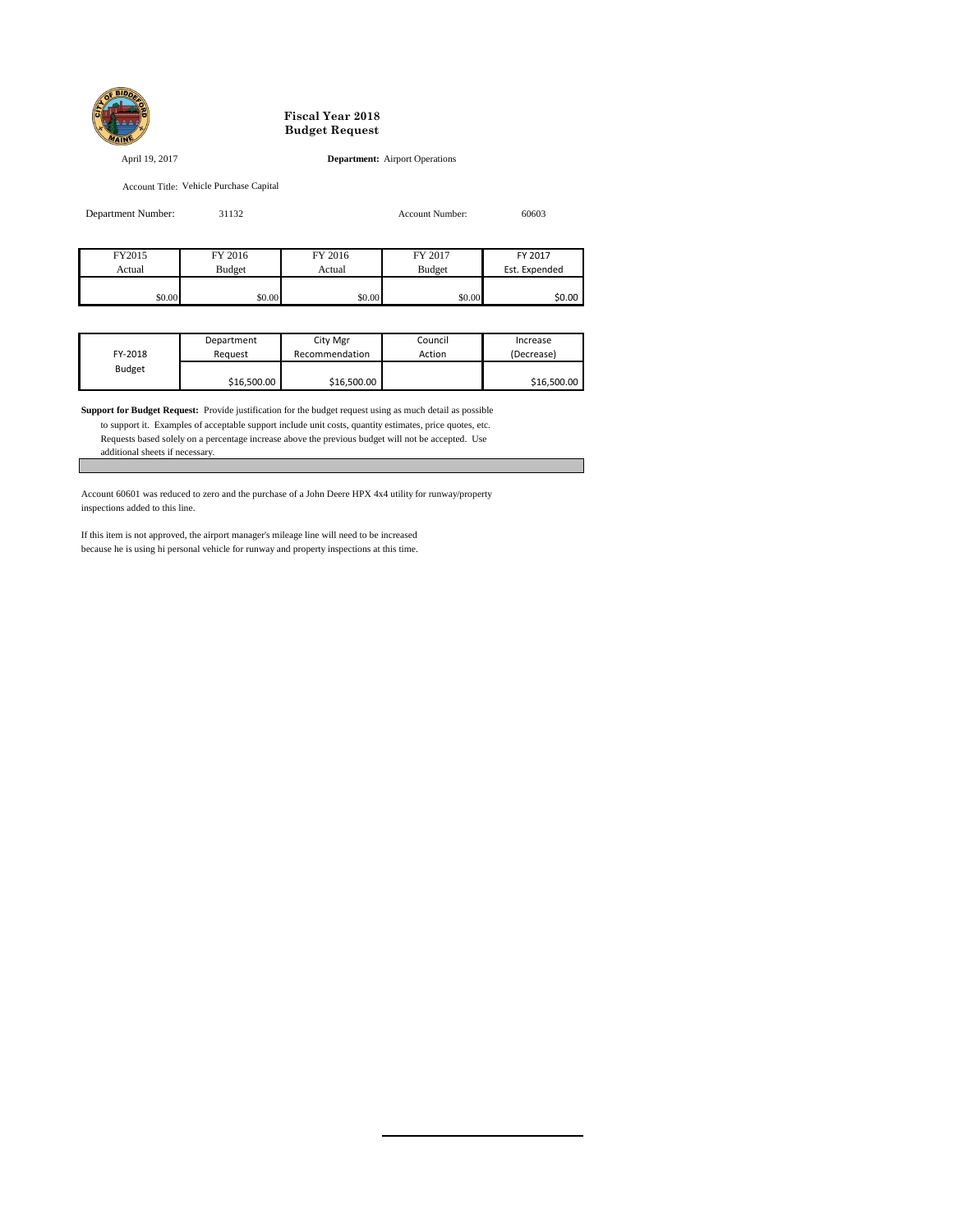

April 19, 2017 **Department:** Airport Operations

Account Title: Lease Principal Expense

Department Number: 31132 Account Number: 60754

| FY2015     | FY 2016       | FY 2016    | FY 2017       | FY 2017       |
|------------|---------------|------------|---------------|---------------|
| Actual     | <b>Budget</b> | Actual     | <b>Budget</b> | Est. Expended |
|            |               |            |               |               |
| \$4,669.95 | \$4,138.00    | \$4,137.70 | \$4,265.00    | \$4,273.78    |

| FY-2018       | Department | City Mgr       | Council | Increase   |
|---------------|------------|----------------|---------|------------|
|               | Reauest    | Recommendation | Action  | (Decrease) |
| <b>Budget</b> | \$4,395.78 | \$4,395.78     |         | \$130.78   |

**Support for Budget Request:** Provide justification for the budget request using as much detail as possible

 to support it. Examples of acceptable support include unit costs, quantity estimates, price quotes, etc. Requests based solely on a percentage increase above the previous budget will not be accepted. Use additional sheets if necessary.

Lease principal for tractor at Airport.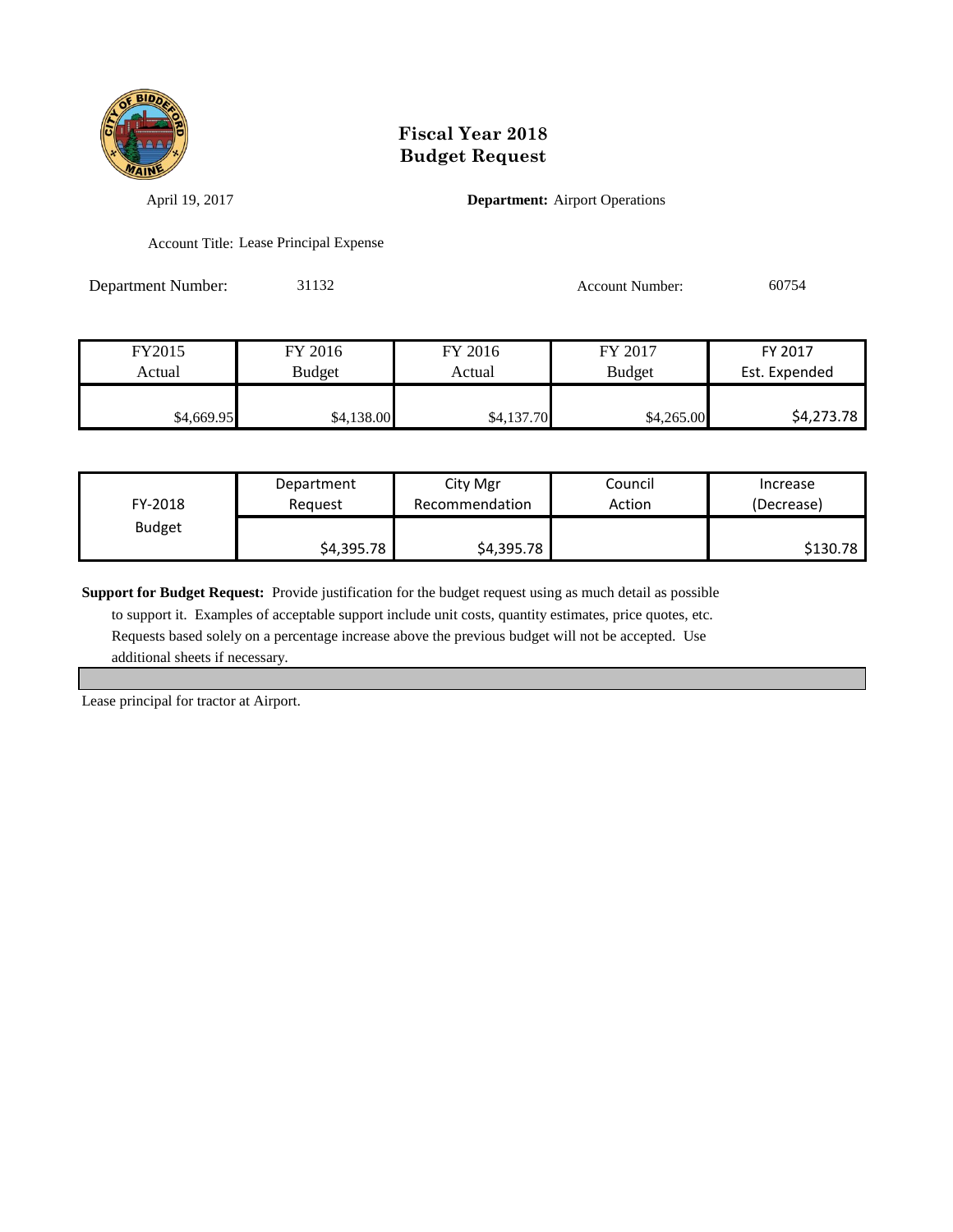

April 19, 2017 **Department:** Airport Operations

Account Title: Lease Interest Expense

Department Number: 31132 Account Number: 60755

| FY2015 | FY 2016  | FY 2016   | FY 2017       | FY 2017       |
|--------|----------|-----------|---------------|---------------|
| Actual | Budget   | Actual    | <b>Budget</b> | Est. Expended |
|        |          |           |               |               |
| \$0.00 | \$532.00 | \$532.25" | \$405.00      | \$396.17      |

| FY-2018       | Department | City Mgr       | Council | Increase   |
|---------------|------------|----------------|---------|------------|
|               | Reauest    | Recommendation | Action  | (Decrease) |
| <b>Budget</b> | \$274.17   | \$274.17       |         | (\$130.83) |

**Support for Budget Request:** Provide justification for the budget request using as much detail as possible

 to support it. Examples of acceptable support include unit costs, quantity estimates, price quotes, etc. Requests based solely on a percentage increase above the previous budget will not be accepted. Use additional sheets if necessary.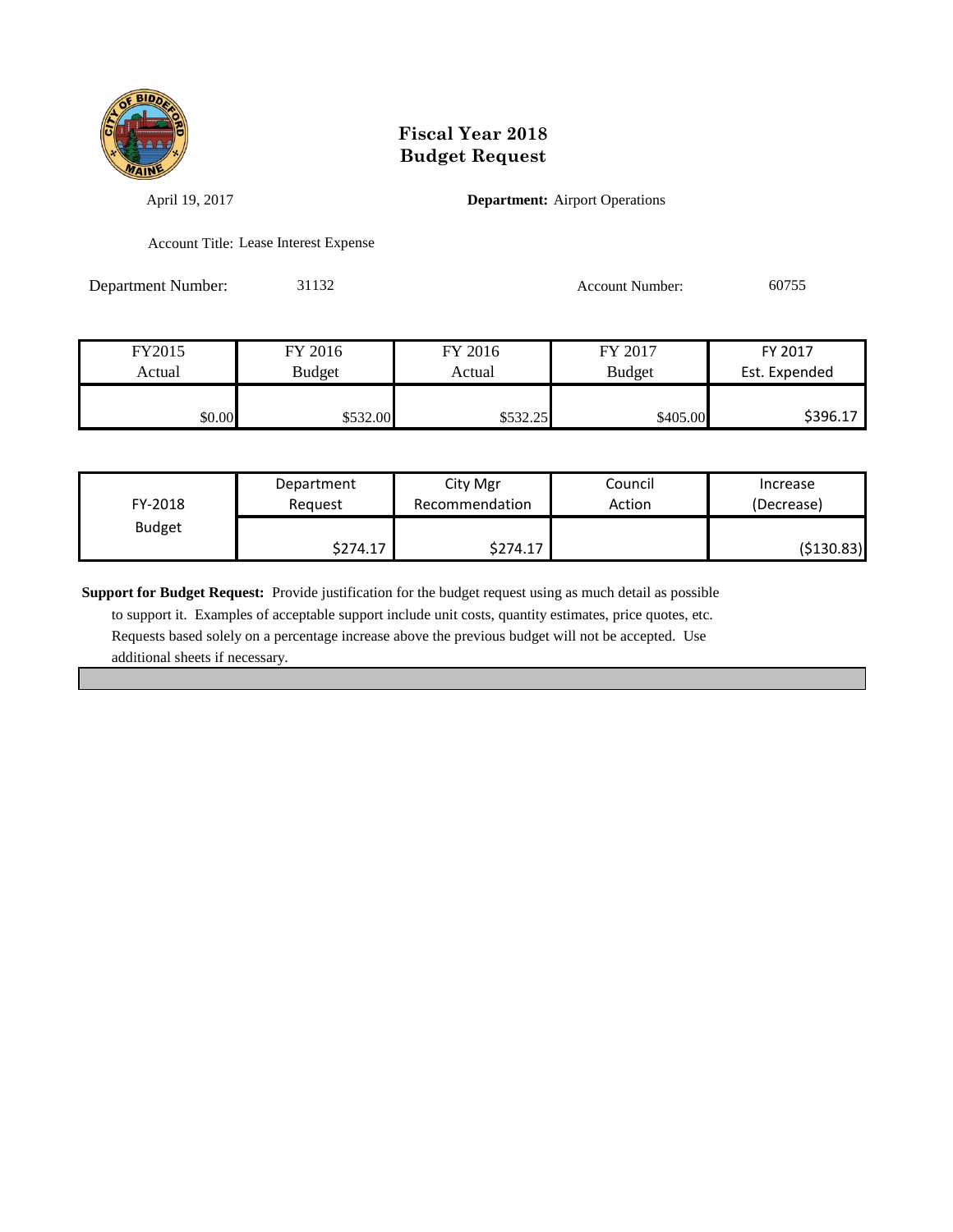

April 19, 2017 **Department:** Airport Operations

Account Title: Miscellaneous Expense

Department Number: 31132 Account Number: 60797

| FY2015   | FY 2016       | FY 2016  | FY 2017       | FY 2017       |
|----------|---------------|----------|---------------|---------------|
| Actual   | <b>Budget</b> | Actual   | <b>Budget</b> | Est. Expended |
|          |               |          |               |               |
| \$709.79 | $-$105.00$    | \$496.00 | \$500.00      | \$500.00      |

| FY-2018       | Department | City Mgr       | Council | Increase   |
|---------------|------------|----------------|---------|------------|
|               | Reauest    | Recommendation | Action  | (Decrease) |
| <b>Budget</b> | \$500.00   | \$250.00       |         | (\$250.00) |

**Support for Budget Request:** Provide justification for the budget request using as much detail as possible to support it. Examples of acceptable support include unit costs, quantity estimates, price quotes, etc. Requests based solely on a percentage increase above the previous budget will not be accepted. Use additional sheets if necessary.

Line included annual tank inspection, which has been moved to 60450 - Blg Repair and Maintenance

| FY Review |         | <b>Budget</b> |     | Actual |
|-----------|---------|---------------|-----|--------|
| FY2011    | \$      | 1,000.00      | -\$ | 409.51 |
| FY2012    | \$      | 1,000.00      | Ş   | 270.53 |
| FY2013    | \$      | 270.00        | \$  | 374.90 |
| FY2014    | \$      | 500.00        | \$  | 445.11 |
| FY2015    | \$      | 750.00        | \$  | 709.79 |
| FY2016    | \$      | 750.00        | \$  | 496.00 |
| FY2017    | \$      | 500.00        | \$  | 500.00 |
|           | Average |               | \$  | 457.98 |
|           | Median  |               | \$  | 445.11 |
|           | Maximum |               | \$  | 709.79 |